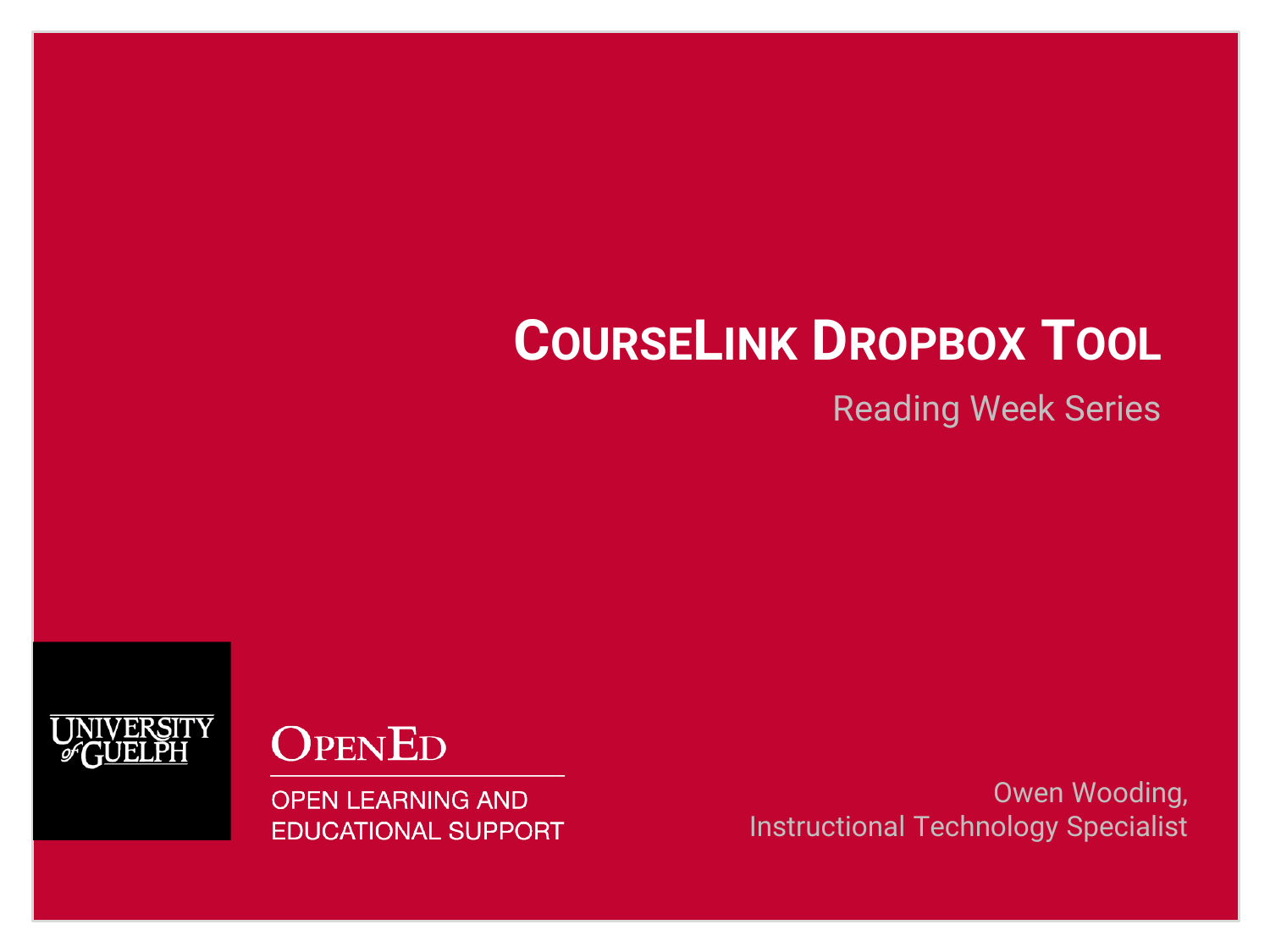### **LAND ACKNOWLEDGEMENT**

While we are coming together today in a virtual space, it is important to recognize the physical space that connects us and brings us together. The University of Guelph and its campuses are situated on the treaty lands of the Mississaugas of the Credit. We understand that these lands are connected by the Dish with One Spoon Wampum and continue to be home to diverse communities of First Nations, Inuit and Métis Peoples. By acknowledging the land, we reaffirm our commitment to decolonization and reconciliation with Indigenous peoples and our responsibility to the land on which we live, learn, and play.

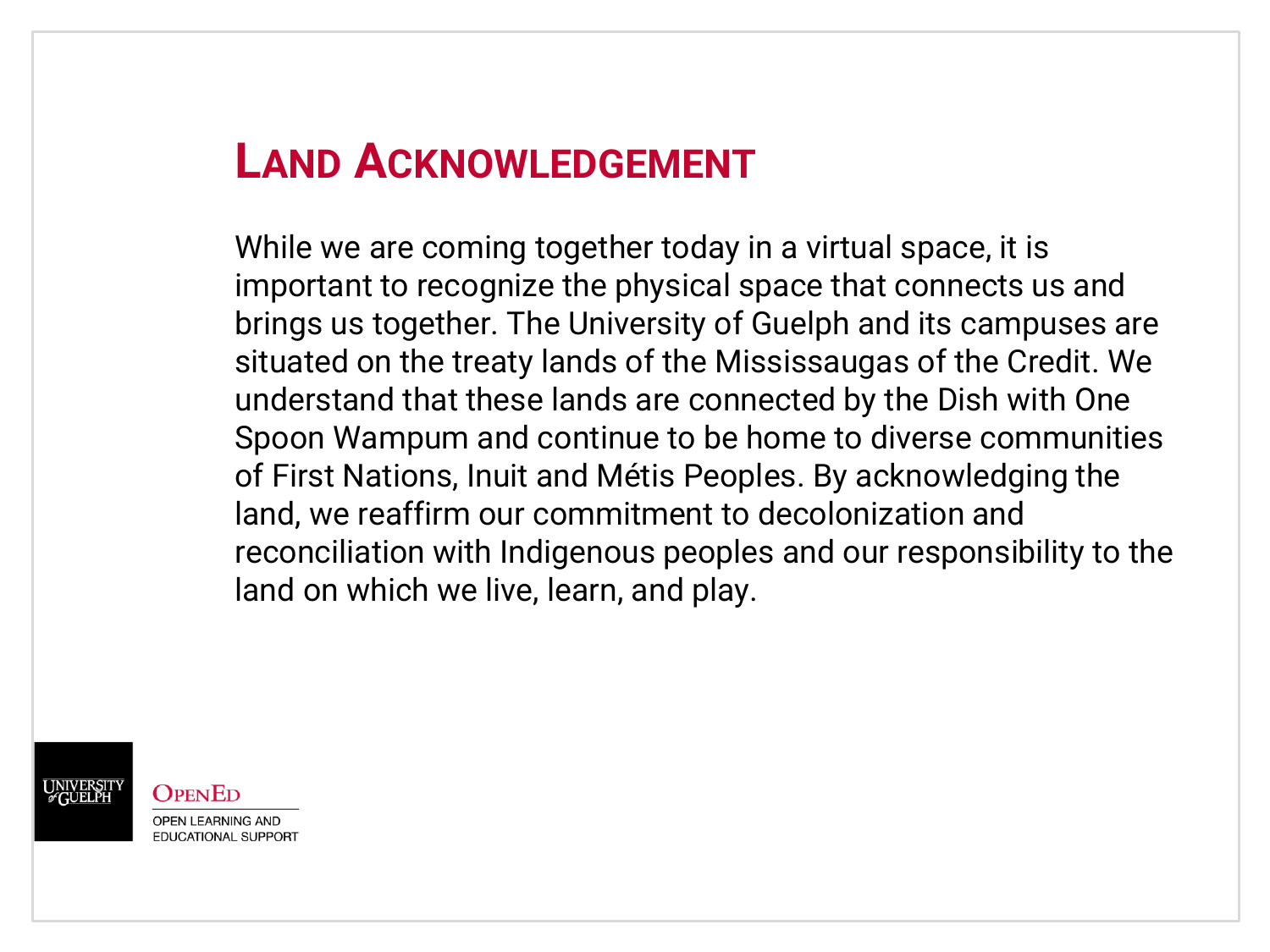### **AGENDA**

- **Part 1: Creating/Managing Dropbox Folders**
- **Part 2: Performing Assessments in Dropbox**
- **Part 3: The Student Experience**
- **Part 4: Support & Resources for Dropbox**
- **Part 5: Q&A + Stay and Play**

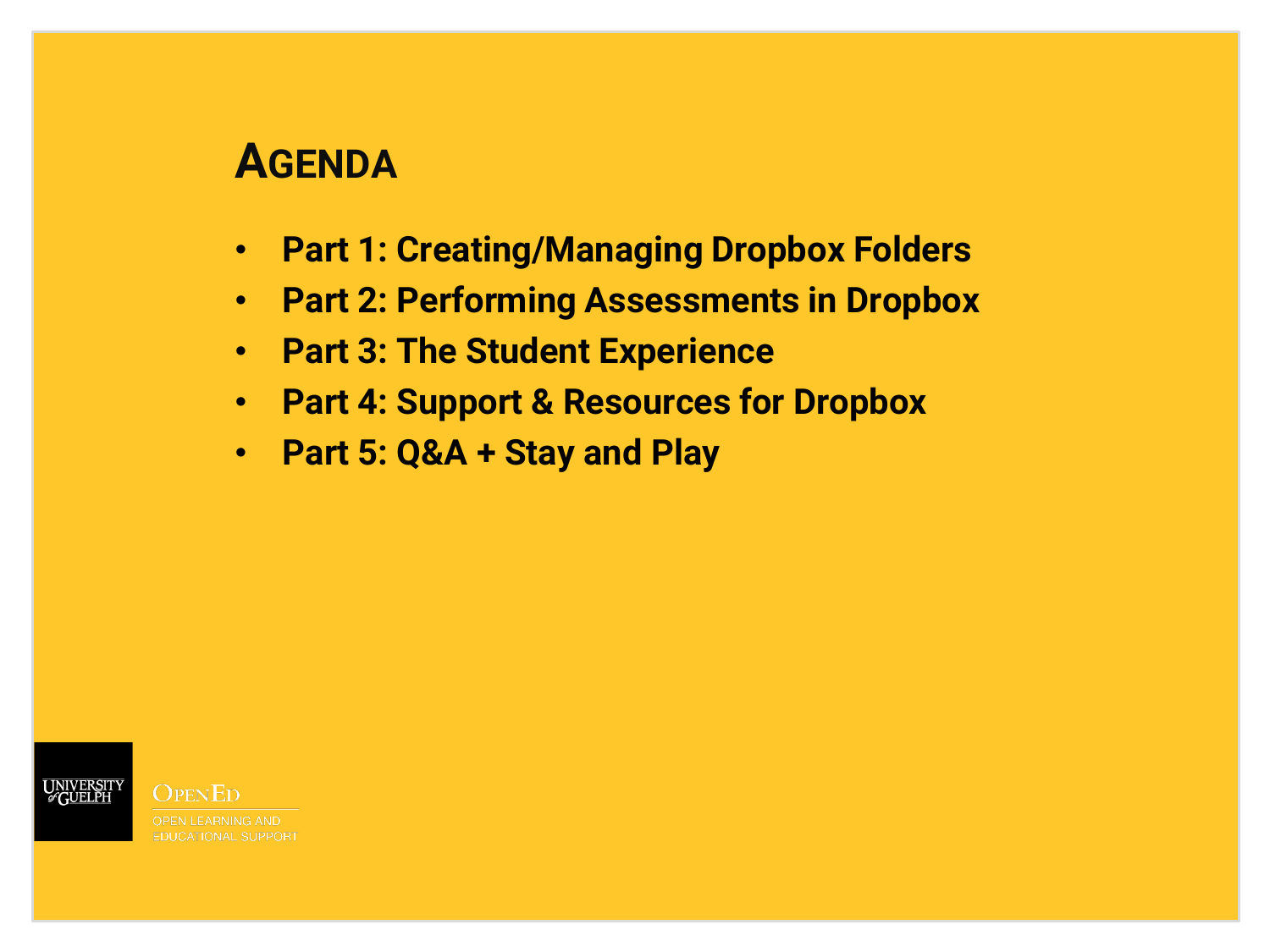# **CREATING AND MANAGING DROPBOX FOLDERS**



**OPENED OPEN LEARNING AND** 

**EDUCATIONAL SUPPORT**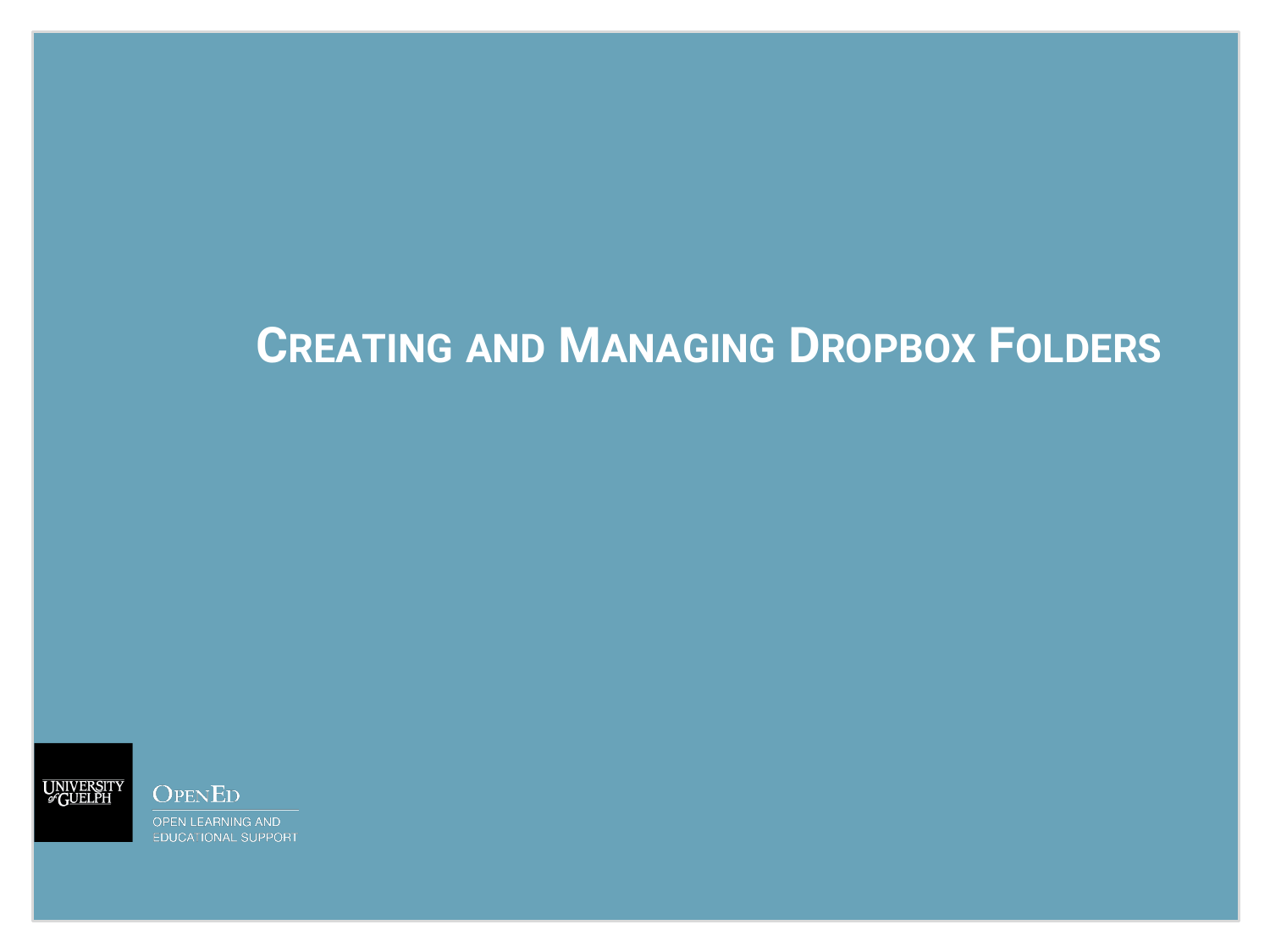#### **What is the Dropbox tool?**

- A CourseLink tool that primarily accepts submissions of files from students and provides options for assessment
- A separate Dropbox "folder" can be created for each assignment
- Each folder can be configured to suit the submission and assessment requirements of an assignment

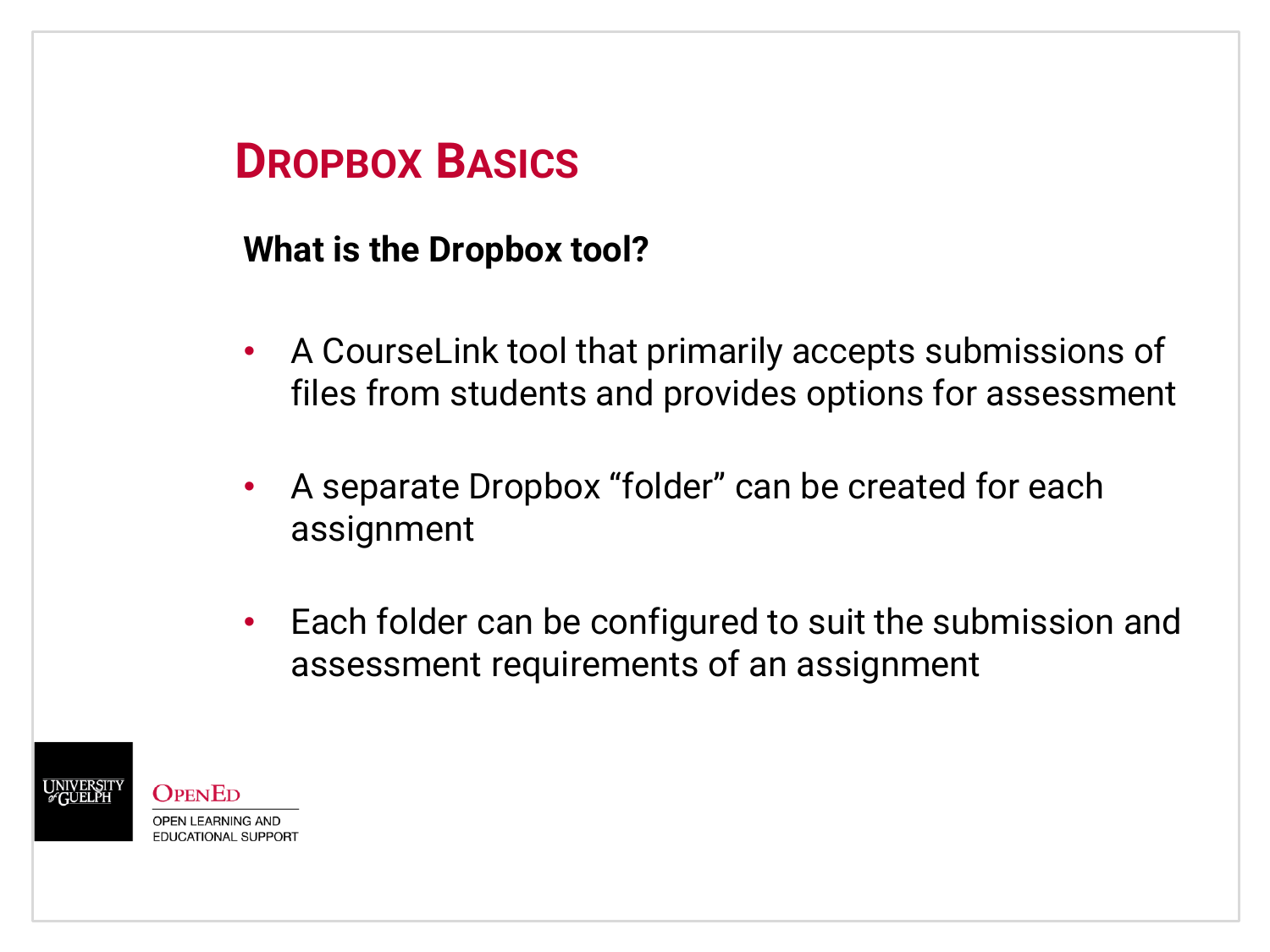#### **What are some important Dropbox folder features?**

- Accepts many file types, not just Word docs & PDFs
	- Image files, PowerPoint, html files, video files, etc.
	- Full list of supported file types: [https://documentation.brightspace.com/EN/le/assignments/learner/assignm](https://documentation.brightspace.com/EN/le/assignments/learner/assignments_intro_1.htm#t9087) ents\_intro\_1.htm#t9087
- How many files, what files types, and how many submissions are allowed can be set for each folder
- Submissions do not have to be graded
	- If left as ungraded, folders can be used to provide purely formative feedback for drafts, reflections, etc.

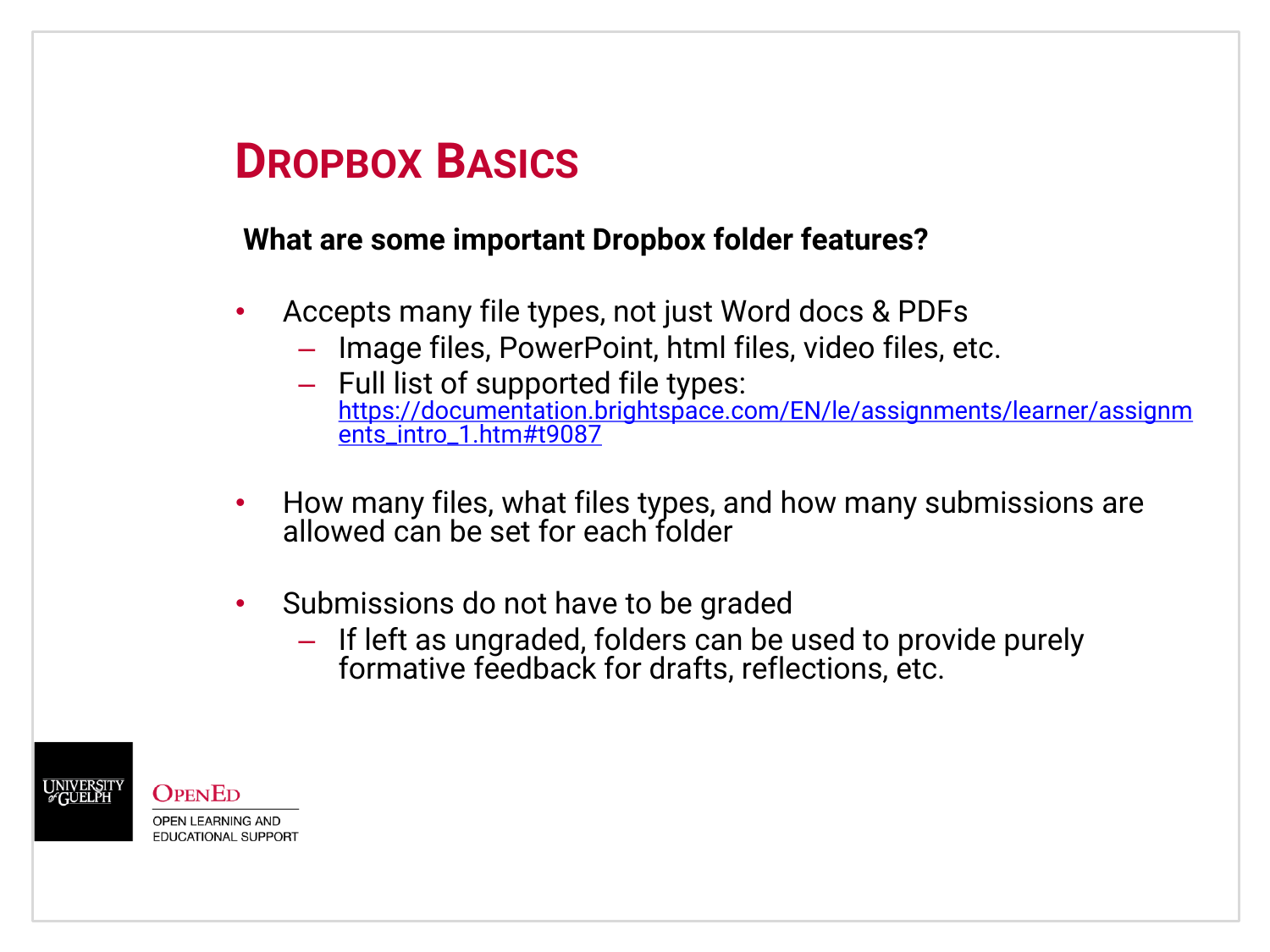#### **What are some lesser-known Dropbox assessment features?**

- Can be used for assessment without requiring a submission!
	- "Observed in person" and "On-paper submission" options
	- Great for presentations (individual or group), oral exams, etc.
- Can be used for a basic text submission rather than a file
	- "Text submission" (students type text, provide links, etc.)
	- Great for simple, short, text-only assignments such as a weekly reflection



 $\Omega_{\rm PEN}$ Ed **OPEN LEARNING AND EDUCATIONAL SUPPORT**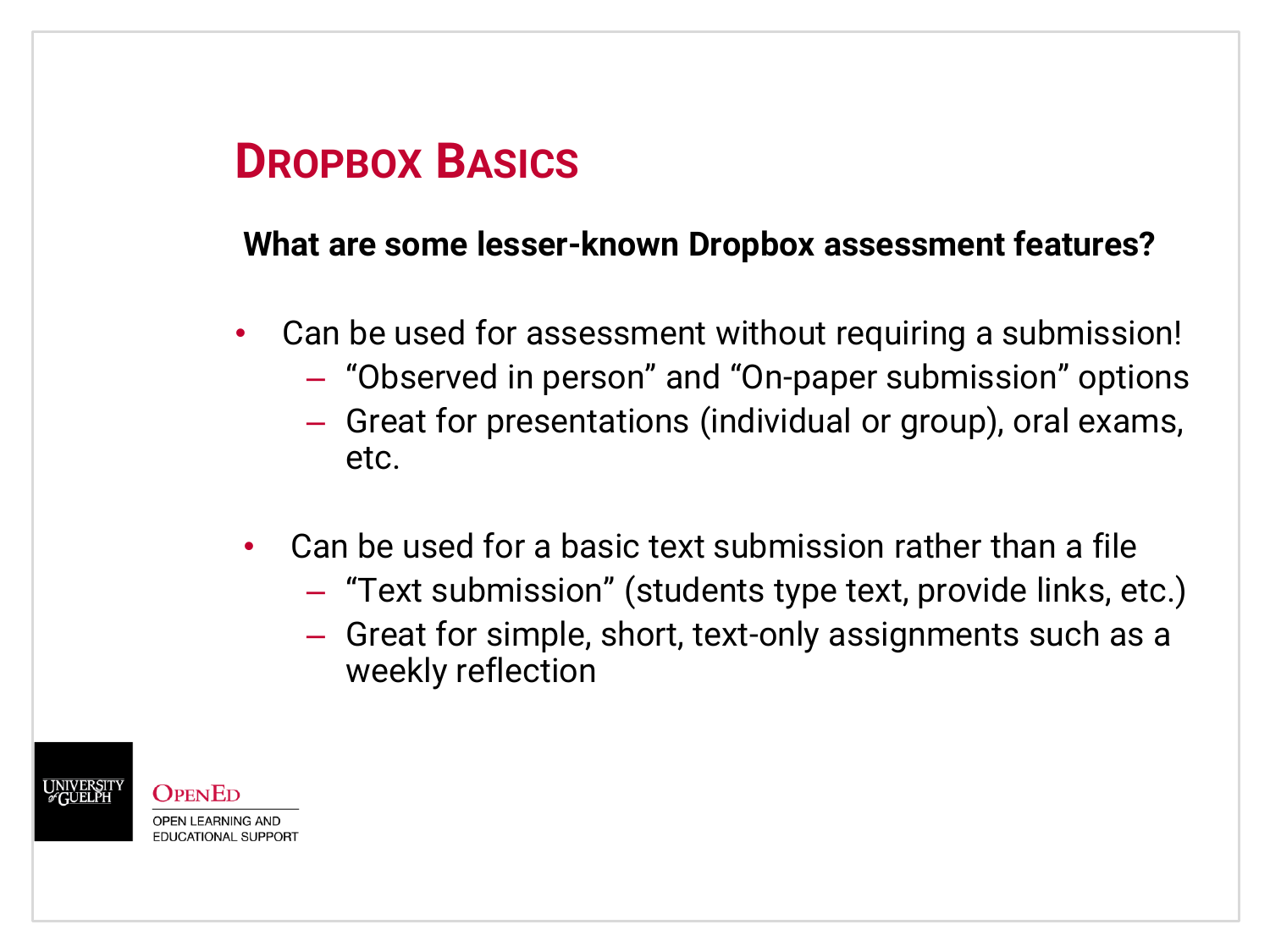#### **Bonus tips:**

- Each Dropbox folder can be connected to a *single unique grade item* (1:1 relationship)
	- 1 folder **cannot** be connected to 2 grade items
	- 2 grade items **cannot** be connected to the same folder
- Dropbox Tool (CourseLink) = Assignments Tool (D2L)
	- If looking up information online, Dropbox may be referred to as Assignments

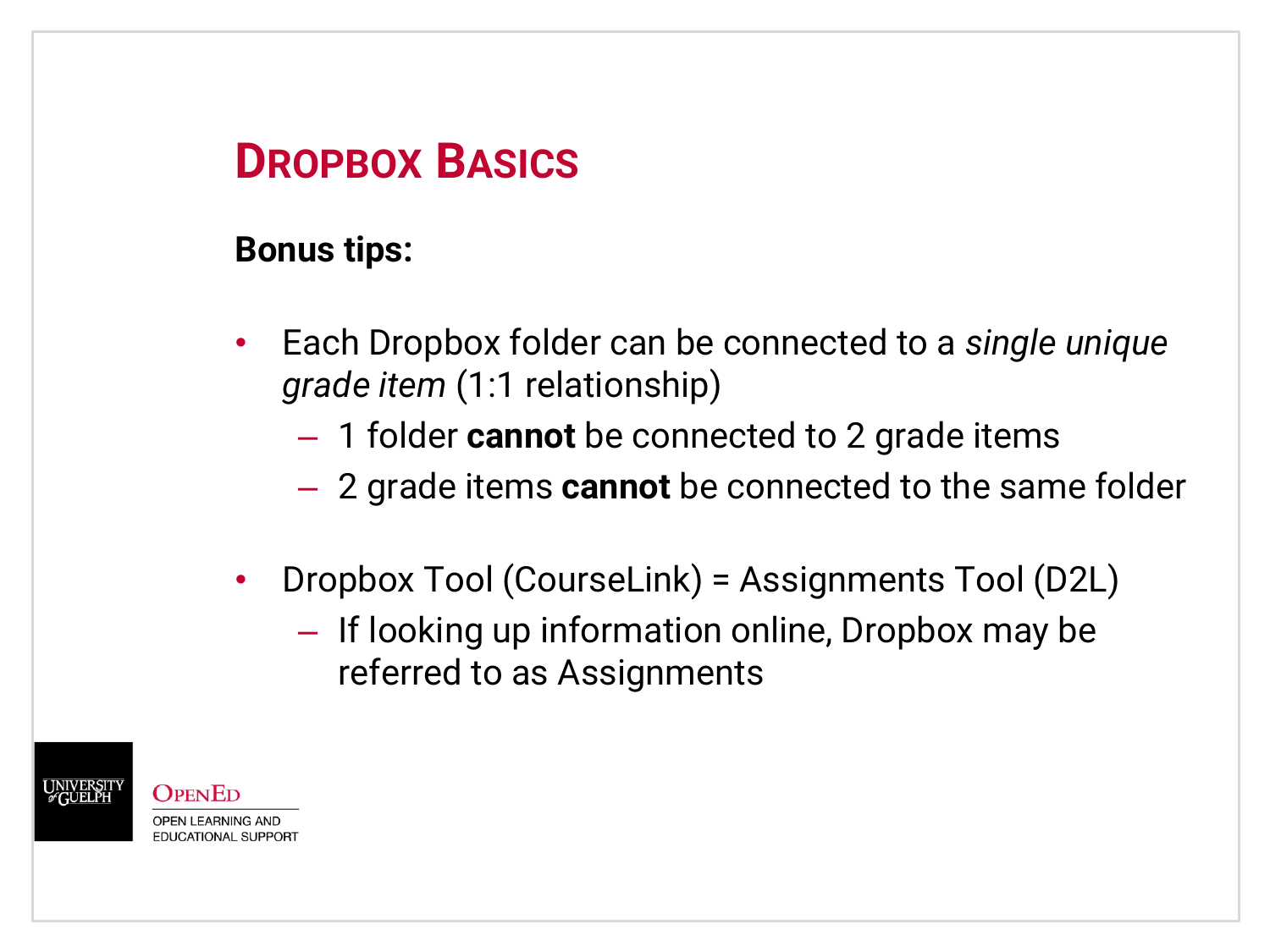#### • **Who can create a Dropbox folder?**

- All instructor roles
- TA-facilitator, TA-build-grade (not TA-grade)
- **How do you create a Dropbox folder**?

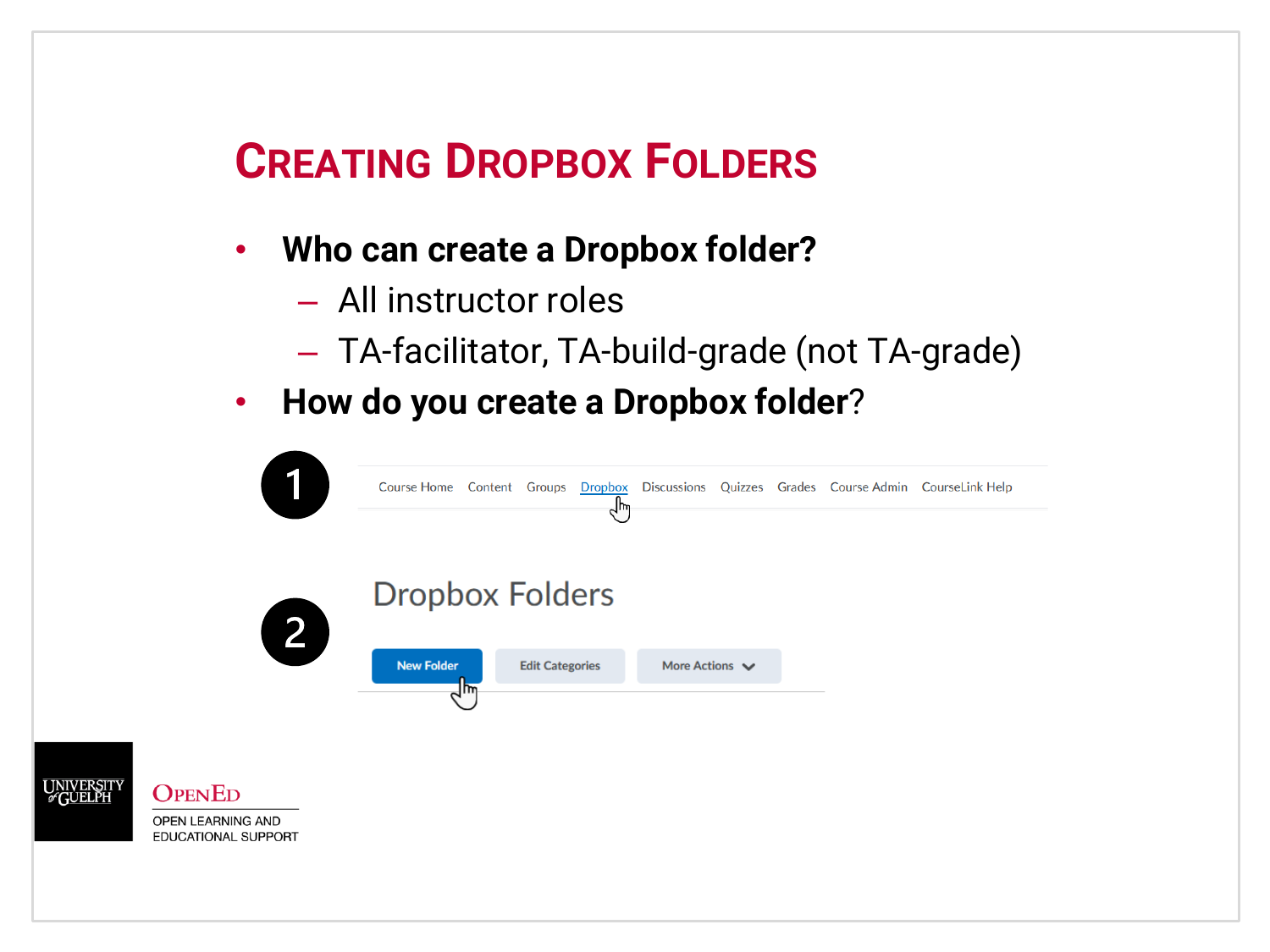

UNIVERSIT<br>GUELPH

**OPENED** OPEN LEARNING AND EDUCATIONAL SUPPORT

← Back to Manage Dropbox New Folder

| Name*                 |                                                                           |        |                            |              |                           |    | <b>Availability Dates &amp; Conditions</b> |  |
|-----------------------|---------------------------------------------------------------------------|--------|----------------------------|--------------|---------------------------|----|--------------------------------------------|--|
| Untitled              |                                                                           |        |                            |              |                           |    |                                            |  |
| <b>Grade Out Of</b>   | <b>Due Date</b>                                                           |        |                            |              |                           |    | Always available                           |  |
| Ungraded              | ■ M/D/YYYY                                                                |        |                            |              |                           |    | <b>Submission &amp; Completion</b>         |  |
| <b>Instructions</b>   |                                                                           |        |                            |              |                           |    |                                            |  |
| Paragraph             |                                                                           |        |                            |              | $\cdots$                  | 5ð | File submission                            |  |
|                       |                                                                           |        |                            |              |                           |    | <b>Evaluation &amp; Feedback</b>           |  |
|                       |                                                                           |        |                            |              |                           | h. | No rubric added                            |  |
|                       |                                                                           |        |                            |              |                           |    |                                            |  |
|                       |                                                                           |        |                            |              |                           |    |                                            |  |
|                       |                                                                           |        |                            |              |                           |    |                                            |  |
|                       | $\Leftrightarrow$ $\begin{array}{ccccc}\n48 & 6^0 & 45 & 46\n\end{array}$ |        |                            | Record Audio | <b>EXPIRENCIATE Video</b> |    |                                            |  |
|                       |                                                                           |        |                            |              |                           |    |                                            |  |
|                       |                                                                           |        |                            |              |                           |    |                                            |  |
|                       |                                                                           |        |                            |              |                           |    |                                            |  |
|                       |                                                                           |        |                            |              |                           |    |                                            |  |
|                       |                                                                           |        |                            |              |                           |    |                                            |  |
|                       |                                                                           |        |                            |              |                           |    |                                            |  |
|                       |                                                                           |        |                            |              |                           |    |                                            |  |
|                       |                                                                           |        |                            |              |                           |    |                                            |  |
|                       |                                                                           |        |                            |              |                           |    |                                            |  |
|                       |                                                                           |        |                            |              |                           |    |                                            |  |
|                       |                                                                           |        |                            |              |                           |    |                                            |  |
| <b>Save and Close</b> | Save                                                                      | Cancel | $\circ$ $\circ$ Visibility |              |                           |    |                                            |  |
|                       |                                                                           |        |                            |              |                           |    |                                            |  |

#### **Main Area**

- **Name (Required)**
- **Grade Out Of**
- **Due Date**
- **Instructions**
- **File and Media Options**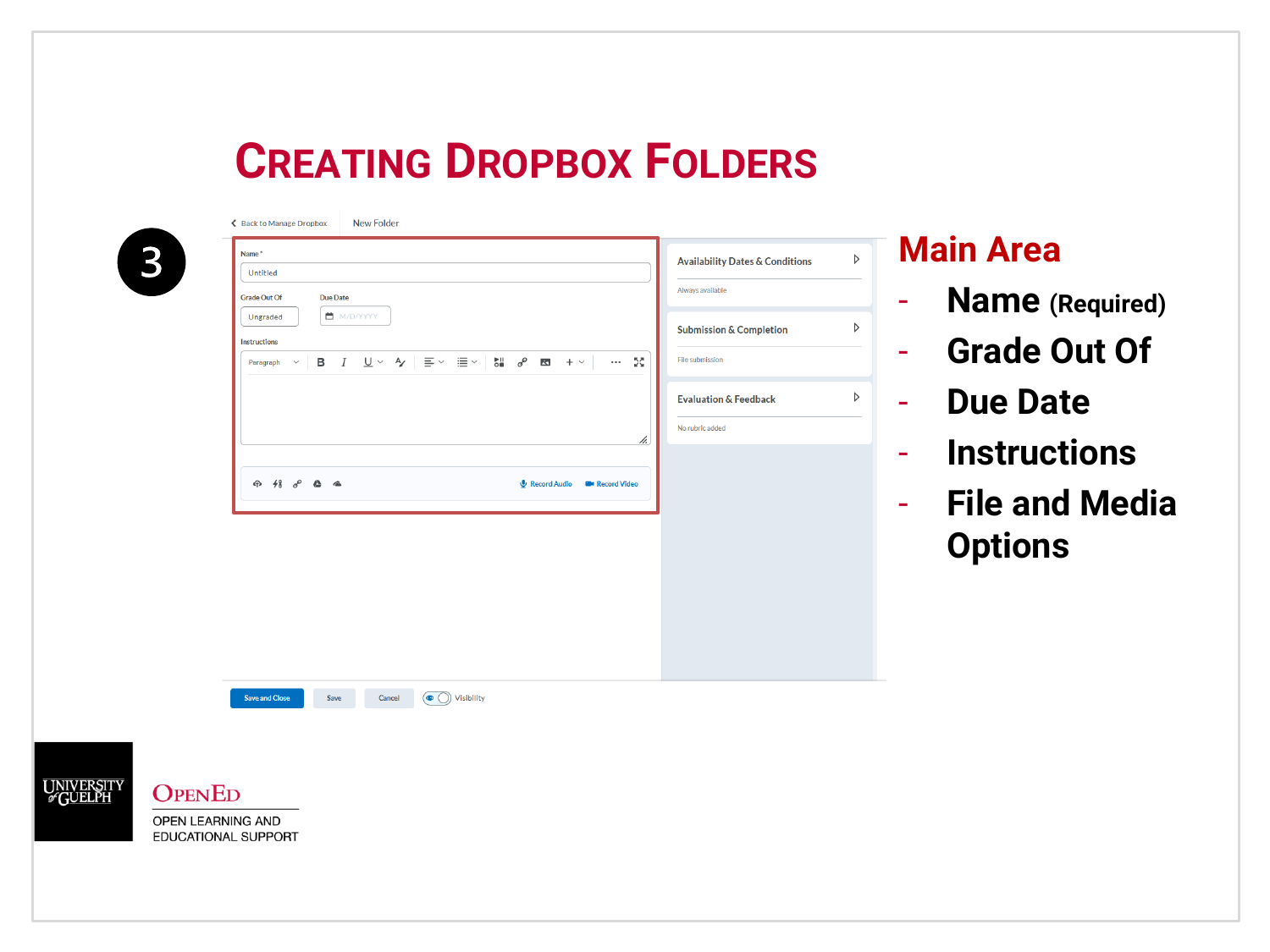| Name <sup>*</sup>                                                                                                                                                                  | D<br><b>Availability Dates &amp; Conditions</b> | <b>Availability Dates</b>         |
|------------------------------------------------------------------------------------------------------------------------------------------------------------------------------------|-------------------------------------------------|-----------------------------------|
| Untitled                                                                                                                                                                           |                                                 |                                   |
| <b>Grade Out Of</b><br><b>Due Date</b>                                                                                                                                             | Always available                                | <b>&amp; Conditions</b>           |
| ■ M/D/YYYY<br>Ungraded                                                                                                                                                             | D                                               |                                   |
| <b>Instructions</b>                                                                                                                                                                | <b>Submission &amp; Completion</b>              | <b>Start Date</b>                 |
| -53<br>$\cup$ $\sim$<br>$\equiv$ $\sim$<br>≔ ∼<br>$\frac{1}{2}$<br>$\sigma^{\!\mathcal{P}}$<br>в<br>$\frac{A}{A}$<br>$\mathbb{R}$ + $\vee$<br>$\cdots$<br>$\check{ }$<br>Paragraph | File submission                                 |                                   |
|                                                                                                                                                                                    | D<br><b>Evaluation &amp; Feedback</b>           | <b>End Date</b><br>$\equiv$       |
|                                                                                                                                                                                    | No rubric added                                 |                                   |
| h.                                                                                                                                                                                 |                                                 | <b>Release</b><br>$\equiv$        |
|                                                                                                                                                                                    |                                                 |                                   |
| <b>P</b> 48 8<br>$\triangle$ $\triangle$<br>Record Audio<br><b>EXP</b> Record Video                                                                                                |                                                 | <b>Conditions</b>                 |
|                                                                                                                                                                                    |                                                 |                                   |
|                                                                                                                                                                                    |                                                 | <b>Special Access</b><br>$\equiv$ |
|                                                                                                                                                                                    |                                                 |                                   |
|                                                                                                                                                                                    |                                                 |                                   |
|                                                                                                                                                                                    |                                                 |                                   |
|                                                                                                                                                                                    |                                                 |                                   |
|                                                                                                                                                                                    |                                                 |                                   |
|                                                                                                                                                                                    |                                                 |                                   |
|                                                                                                                                                                                    |                                                 |                                   |
| $\left(\bullet\right)$ Visibility<br><b>Save and Close</b><br>Save<br>Cancel                                                                                                       |                                                 |                                   |

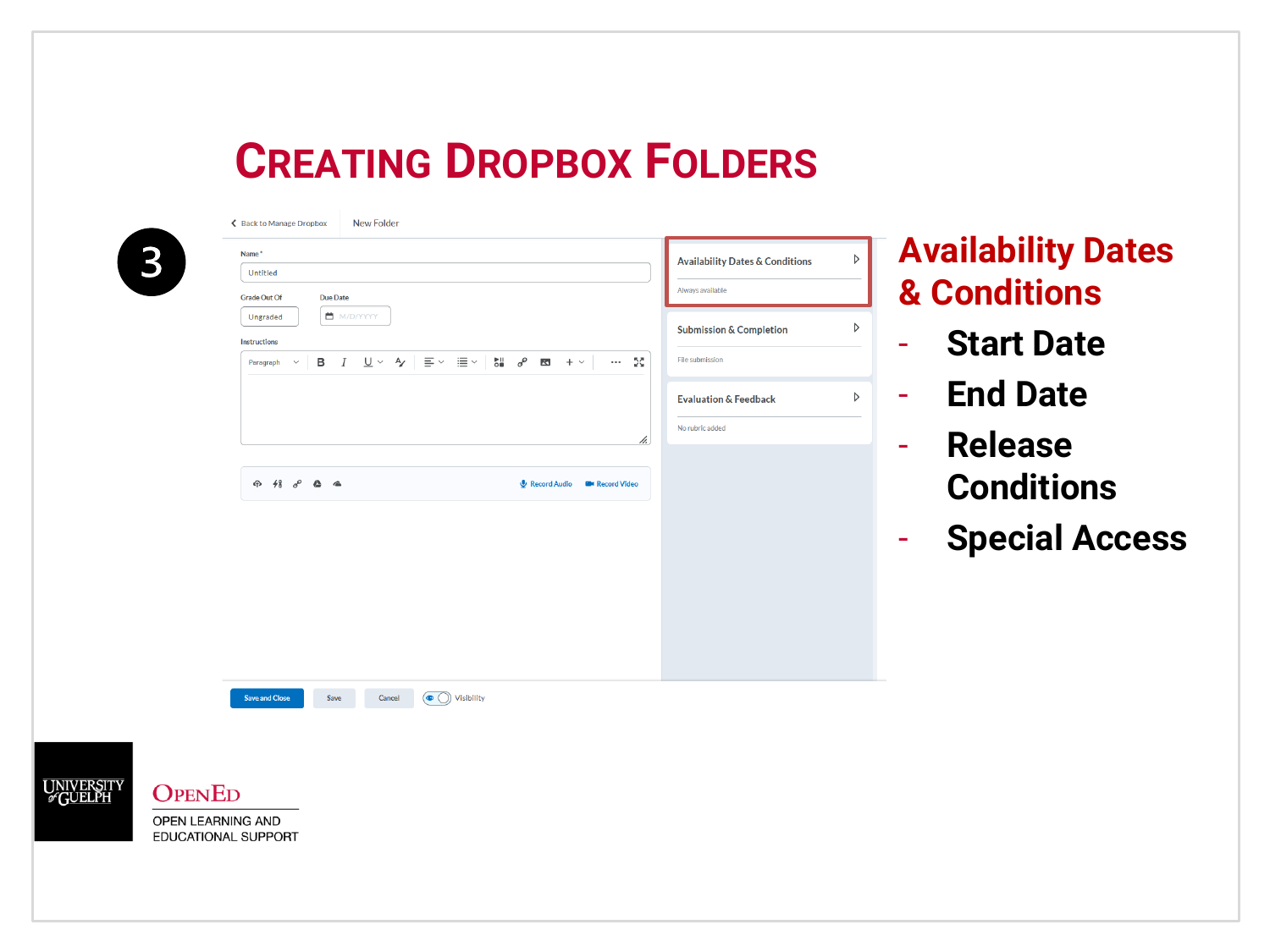**Submission &** 

- **Individual or** 

- **Set Category**

- **Files Allowed**

- **Submissions**

- **Notification** 

**Emails**

- **File Extensions**

- **Submission** 

**Type**

**Group Folder**

**Completion**

|                                                                          |                 |  |              |                        |    | <b>Availability Dates &amp; Conditions</b> |  |
|--------------------------------------------------------------------------|-----------------|--|--------------|------------------------|----|--------------------------------------------|--|
| <b>Untitled</b>                                                          |                 |  |              |                        |    |                                            |  |
| <b>Grade Out Of</b>                                                      | <b>Due Date</b> |  |              |                        |    | Always available                           |  |
| Ungraded                                                                 | ■ M/D/YYYY      |  |              |                        |    |                                            |  |
| Instructions                                                             |                 |  |              |                        |    | <b>Submission &amp; Completion</b>         |  |
| $\checkmark$<br>Paragraph                                                |                 |  |              | $\cdots$               | 5g | File submission                            |  |
|                                                                          |                 |  |              |                        |    | <b>Evaluation &amp; Feedback</b>           |  |
|                                                                          |                 |  |              |                        |    | No rubric added                            |  |
|                                                                          |                 |  |              |                        | h. |                                            |  |
|                                                                          |                 |  |              |                        |    |                                            |  |
| $\Leftrightarrow$ $\begin{array}{ccccc}\n48 & 60 & 40 & 40\n\end{array}$ |                 |  | Record Audio | <b>BI</b> Record Video |    |                                            |  |
|                                                                          |                 |  |              |                        |    |                                            |  |
|                                                                          |                 |  |              |                        |    |                                            |  |
|                                                                          |                 |  |              |                        |    |                                            |  |
|                                                                          |                 |  |              |                        |    |                                            |  |
|                                                                          |                 |  |              |                        |    |                                            |  |
|                                                                          |                 |  |              |                        |    |                                            |  |
|                                                                          |                 |  |              |                        |    |                                            |  |
|                                                                          |                 |  |              |                        |    |                                            |  |
|                                                                          |                 |  |              |                        |    |                                            |  |
|                                                                          |                 |  |              |                        |    |                                            |  |
|                                                                          |                 |  |              |                        |    |                                            |  |

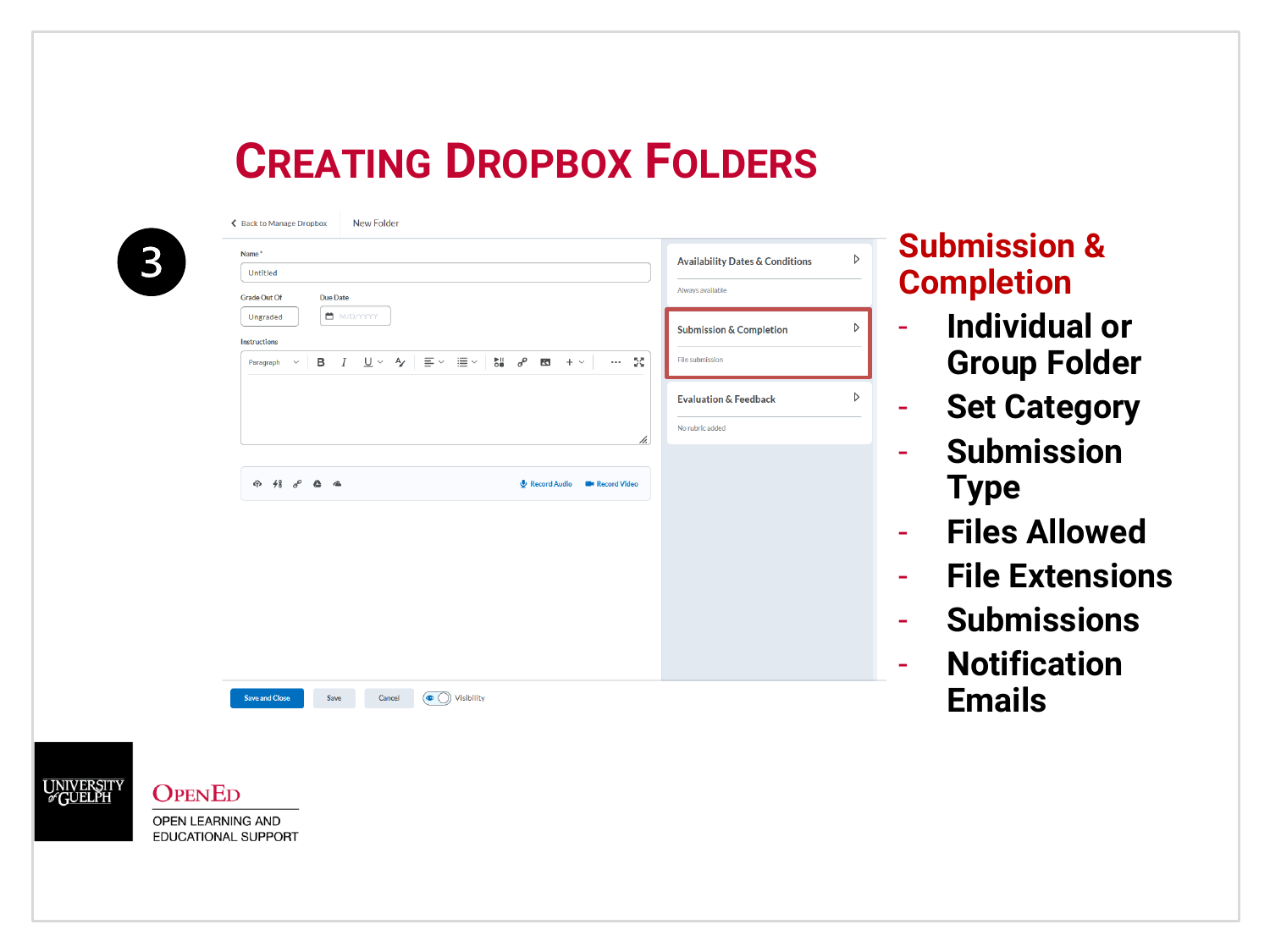| Name*                                                                     | $\triangleright$<br><b>Availability Dates &amp; Conditions</b> |
|---------------------------------------------------------------------------|----------------------------------------------------------------|
| Untitled                                                                  |                                                                |
| <b>Grade Out Of</b><br><b>Due Date</b>                                    | Always available                                               |
| ■ M/D/YYYY<br>Ungraded                                                    | D<br><b>Submission &amp; Completion</b>                        |
| Instructions                                                              |                                                                |
| $\cal I$<br>в<br>$\checkmark$<br>Paragraph                                | File submission<br>$\mathbb{Z}_2^N$<br>$\cdots$                |
|                                                                           | D<br><b>Evaluation &amp; Feedback</b>                          |
|                                                                           | No rubric added<br>h.                                          |
| $\Leftrightarrow$ $\begin{array}{ccccc}\n48 & 6^0 & 45 & 46\n\end{array}$ | Record Audio<br><b>B</b> Record Video                          |
|                                                                           |                                                                |
|                                                                           |                                                                |
|                                                                           |                                                                |
|                                                                           |                                                                |
|                                                                           |                                                                |
|                                                                           |                                                                |



- **Add Rubric**
- **Enable Annotation (on by default)**
- **Anonymous Marking**
- **Turnitin Integration**

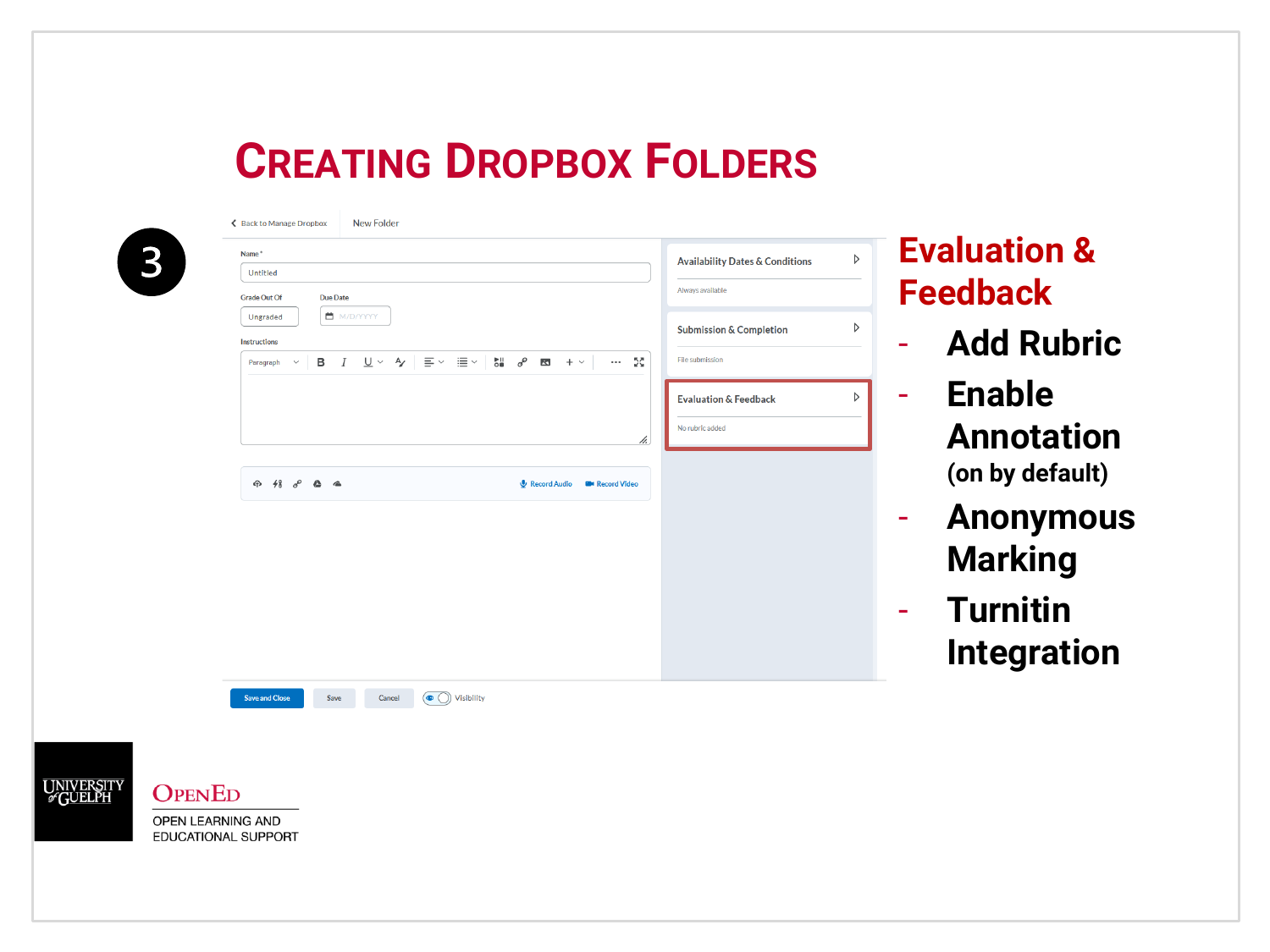| Name*                                                                     |                                         |                                             |                                                                                                                                                       |                                    | <b>Availability Dates &amp; Conditions</b> | <b>Save/View</b><br>$\triangleright$ |
|---------------------------------------------------------------------------|-----------------------------------------|---------------------------------------------|-------------------------------------------------------------------------------------------------------------------------------------------------------|------------------------------------|--------------------------------------------|--------------------------------------|
| Untitled                                                                  |                                         |                                             |                                                                                                                                                       | Always available                   |                                            |                                      |
| <b>Grade Out Of</b>                                                       | <b>Due Date</b><br>■ M/D/YYYY           |                                             |                                                                                                                                                       |                                    |                                            | <b>Options</b>                       |
| Ungraded                                                                  |                                         |                                             |                                                                                                                                                       | <b>Submission &amp; Completion</b> |                                            | D                                    |
| <b>Instructions</b><br>$\checkmark$<br>Paragraph                          | $\underline{\cup}$ $\vee$ $A$<br>в<br>I | $\equiv$ $\sim$ $\equiv$ $\sim$ $\parallel$ | $\frac{\partial \mathbf{H}}{\partial \mathbf{B}}$ $\frac{\partial}{\partial \theta}$ $\mathbf{F}$ $\mathbf{F}$ $\mathbf{F}$ $\mathbf{F}$ $\mathbf{F}$ | File submission<br>중경<br>$\cdots$  |                                            | <b>Save and Close</b><br>$\equiv$    |
|                                                                           |                                         |                                             |                                                                                                                                                       | <b>Evaluation &amp; Feedback</b>   |                                            | <b>Save</b><br>D<br>$\equiv$         |
|                                                                           |                                         |                                             |                                                                                                                                                       | No rubric added                    |                                            |                                      |
|                                                                           |                                         |                                             |                                                                                                                                                       | h.                                 |                                            | <b>Cancel</b><br>÷                   |
|                                                                           |                                         |                                             |                                                                                                                                                       |                                    |                                            |                                      |
| $\Leftrightarrow$ $\begin{array}{ccccc}\n48 & 6^0 & 45 & 46\n\end{array}$ |                                         |                                             | Record Audio                                                                                                                                          | <b>BI</b> Record Video             |                                            | <b>Visibility</b><br>$\equiv$        |
|                                                                           |                                         |                                             |                                                                                                                                                       |                                    |                                            |                                      |
|                                                                           |                                         |                                             |                                                                                                                                                       |                                    |                                            |                                      |
|                                                                           |                                         |                                             |                                                                                                                                                       |                                    |                                            |                                      |
|                                                                           |                                         |                                             |                                                                                                                                                       |                                    |                                            |                                      |
|                                                                           |                                         |                                             |                                                                                                                                                       |                                    |                                            |                                      |
|                                                                           |                                         |                                             |                                                                                                                                                       |                                    |                                            |                                      |
|                                                                           |                                         |                                             |                                                                                                                                                       |                                    |                                            |                                      |
|                                                                           |                                         |                                             |                                                                                                                                                       |                                    |                                            |                                      |
|                                                                           |                                         |                                             |                                                                                                                                                       |                                    |                                            |                                      |
| <b>Save and Close</b>                                                     | Save<br>Cancel                          | $\circledcirc$ Visibility                   |                                                                                                                                                       |                                    |                                            |                                      |
|                                                                           |                                         |                                             |                                                                                                                                                       |                                    |                                            |                                      |
|                                                                           |                                         |                                             |                                                                                                                                                       |                                    |                                            |                                      |
|                                                                           |                                         |                                             |                                                                                                                                                       |                                    |                                            |                                      |
|                                                                           |                                         |                                             |                                                                                                                                                       |                                    |                                            |                                      |

OPEN LEARNING AND EDUCATIONAL SUPPORT

UNIVERSIT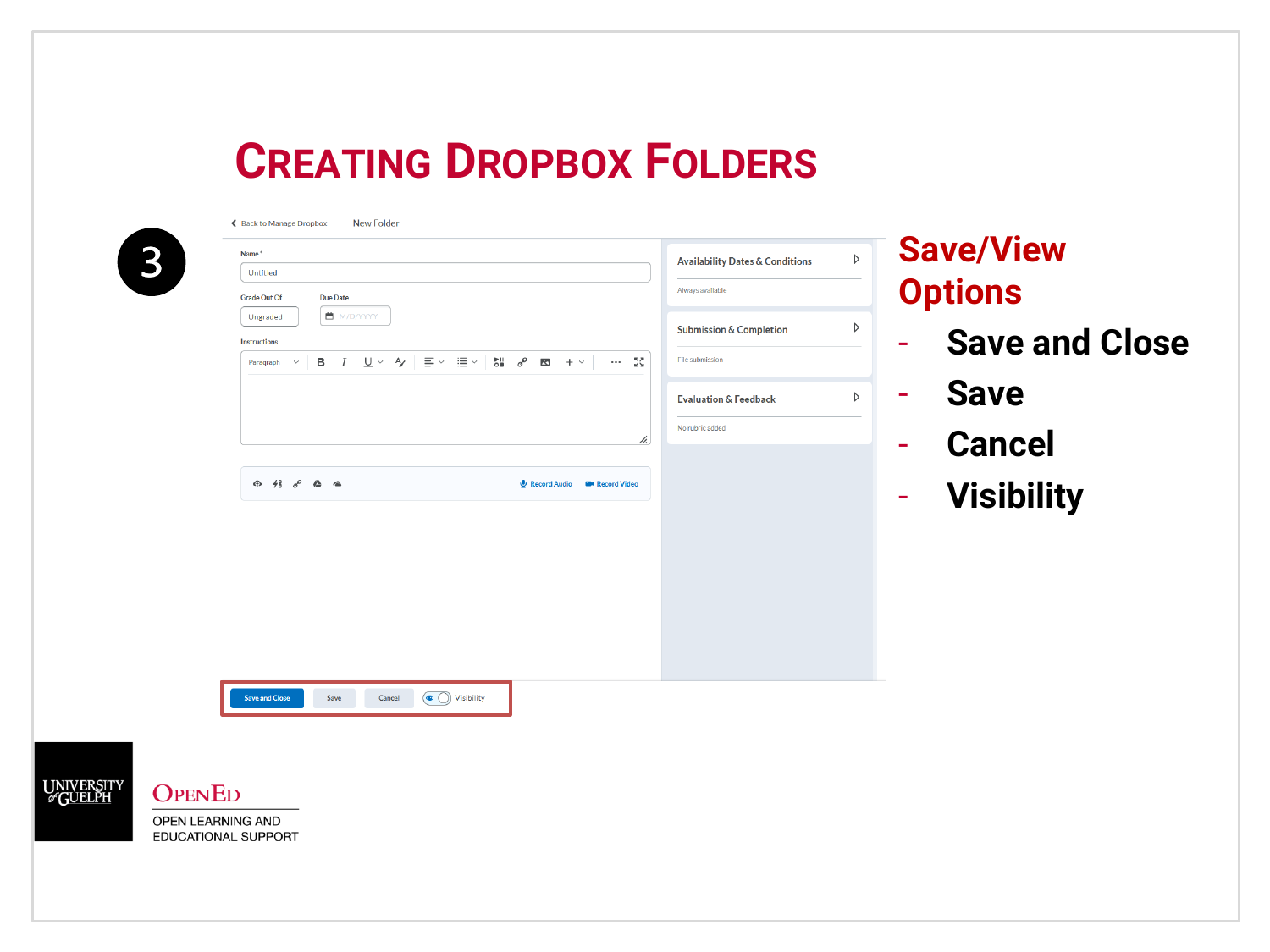

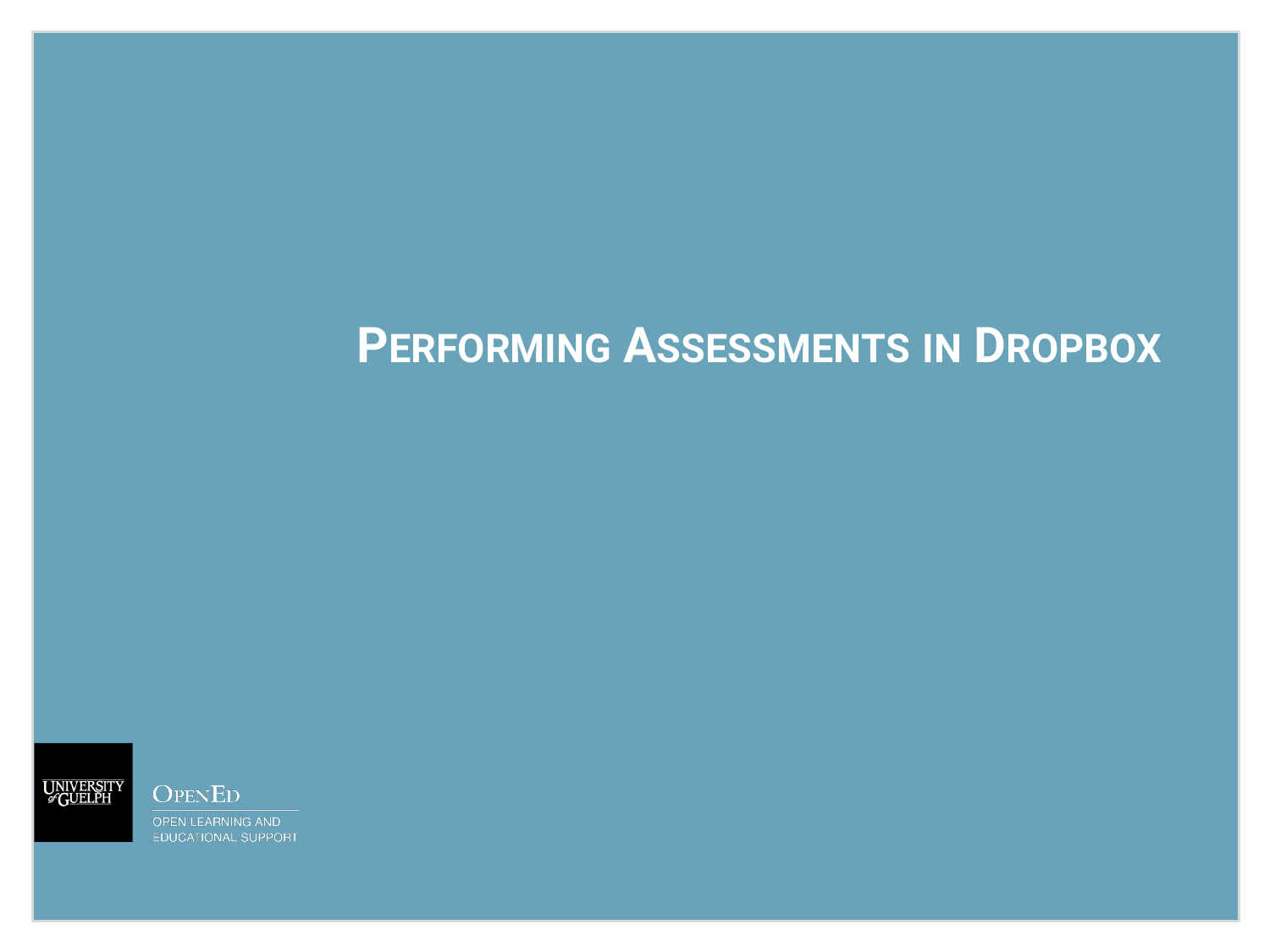#### **What options are available when performing an assessment?**

- Overall Score (e.g., 23/25)
- Overall Feedback (general feedback in rich text format)
- Audio/Video Feedback (general feedback via recording)
- File Attachments (your computer, OneDrive, or Google Drive)
- Links (to external sites or content on your own course site)
- File Annotation (symbols, comments, highlighting, etc.)
- Rubric (if attached)

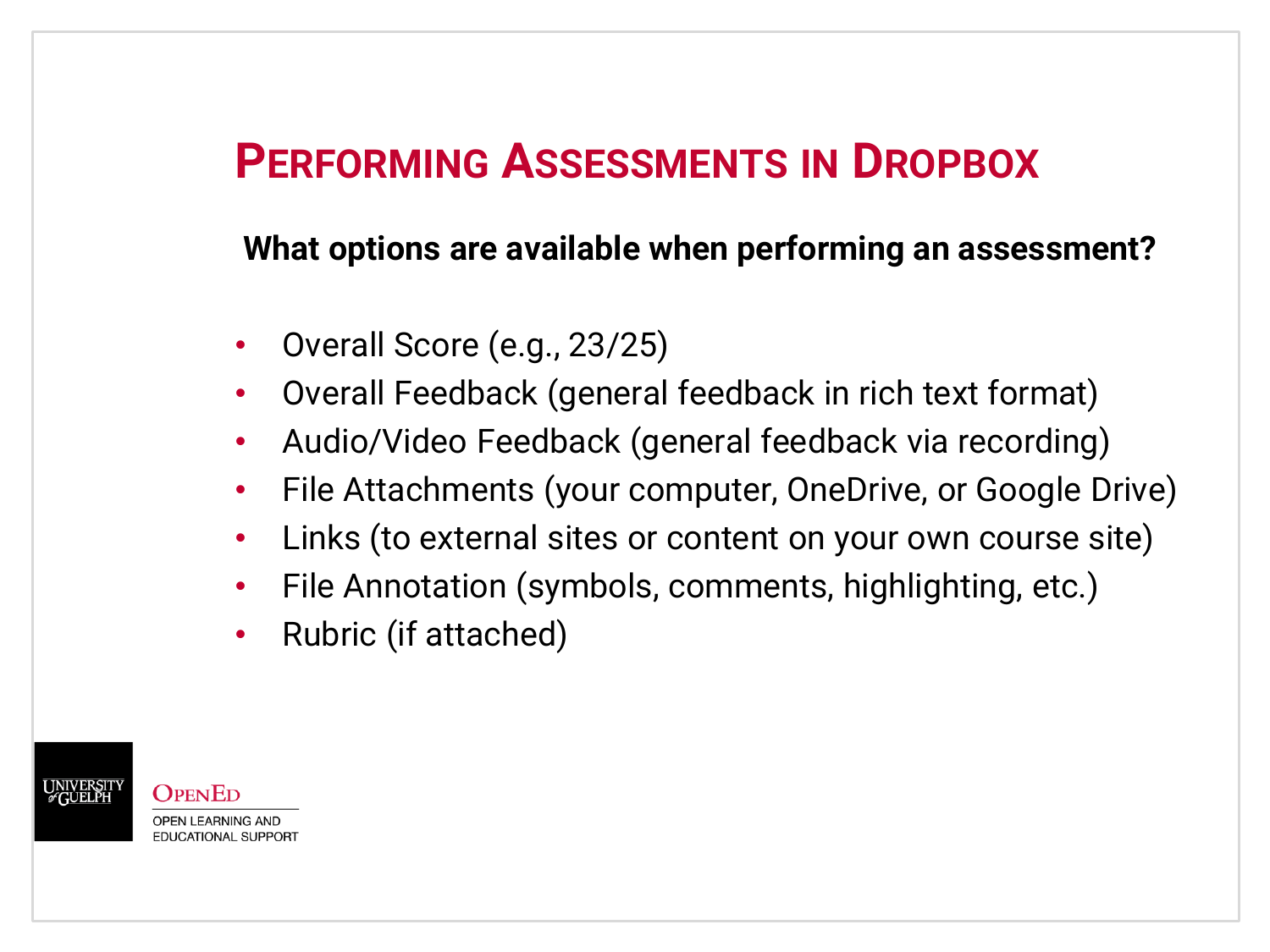- **Who can assess submissions to a Dropbox folder?**
	- All instructor and TA roles
- **How do you assess Dropbox folder submissions**?

| Course Home Content Groups Dropbox Discussions Quizzes Grades Course Admin CourseLink Help<br>$L_{\text{lim}}$ |                        |           |           |                           |          |
|----------------------------------------------------------------------------------------------------------------|------------------------|-----------|-----------|---------------------------|----------|
| Folder                                                                                                         | <b>New Submissions</b> | Completed | Evaluated | <b>Feedback Published</b> | Due Date |
| No Category                                                                                                    |                        |           |           |                           |          |
| Assignment $1 \quad \vee$<br>۰<br>᠊ᠰ                                                                           |                        | 4/8       | 4/8       | 4/8                       |          |
| 一<br>Assignment 2 (Turnitin/GradeMark) $\vee$<br>Ŷ.                                                            |                        | 3/8       | 2/8       | 2/8                       |          |



**OPENED**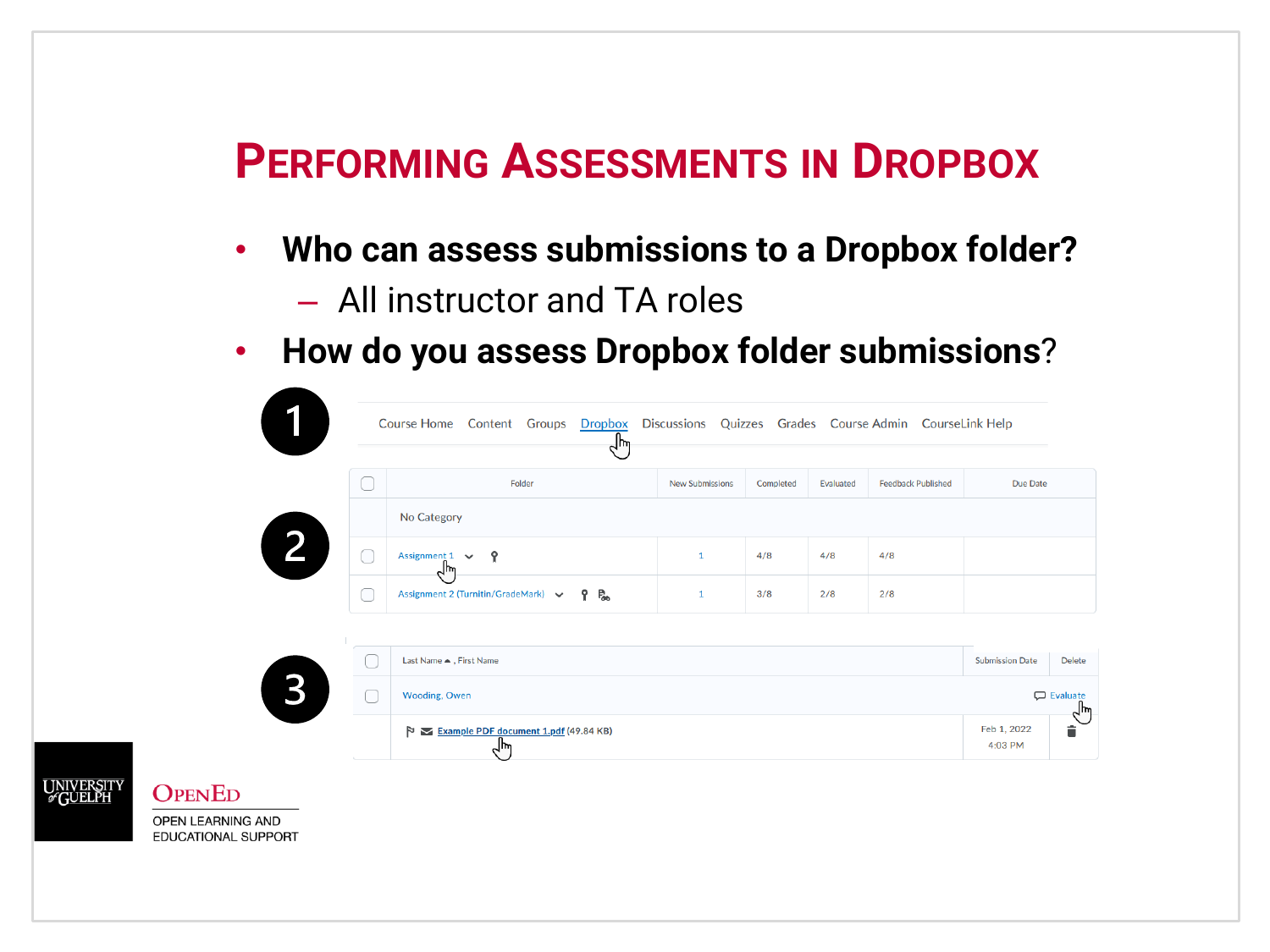

| ← Back to Folder Submissions                       | <b>Assignment 1</b><br><b>Grading and Assessment in CourseLink</b>                                                                                                                                                                                                                                                                                                                                                                                                                                                                                                                                                                                                                                                                                                                                                                                              |              | User 5 of 5 |                           |
|----------------------------------------------------|-----------------------------------------------------------------------------------------------------------------------------------------------------------------------------------------------------------------------------------------------------------------------------------------------------------------------------------------------------------------------------------------------------------------------------------------------------------------------------------------------------------------------------------------------------------------------------------------------------------------------------------------------------------------------------------------------------------------------------------------------------------------------------------------------------------------------------------------------------------------|--------------|-------------|---------------------------|
| Owen Wooding                                       | Example PDF document 1.pdf<br>$\checkmark$                                                                                                                                                                                                                                                                                                                                                                                                                                                                                                                                                                                                                                                                                                                                                                                                                      |              |             |                           |
| ← Back to User Submissions                         |                                                                                                                                                                                                                                                                                                                                                                                                                                                                                                                                                                                                                                                                                                                                                                                                                                                                 |              |             |                           |
| $1 \quad   \quad$ of 1<br>Page 4                   | 5š<br>$\epsilon_{\mu\nu}$<br>Q<br>$\oplus$<br>$\mathscr{L}$<br>හ<br>$\epsilon$<br>ঞ -<br>$\alpha$<br><b>Rubrics</b>                                                                                                                                                                                                                                                                                                                                                                                                                                                                                                                                                                                                                                                                                                                                             |              |             | гł                        |
|                                                    | Example Research Paper Rubric (Cornell)                                                                                                                                                                                                                                                                                                                                                                                                                                                                                                                                                                                                                                                                                                                                                                                                                         |              |             | D<br>۱ıl.                 |
|                                                    | Overall Grade<br>Lorem ipsum dolor sit amet, consectetur adipiscing elit. Nunc lacinia est nec malesuada maximus.<br>Quisque pharetra venenatis tellus vitae placerat. Aenean at tincidunt justo. Vivamus sed viverra ante, vel<br>/28<br>Ŷ<br>اس.<br>facilisis ipsum. Proin mollis ante aliquam nisi sollicitudin pulvinar. Nunc hendrerit commodo arcu, quis<br>euismod sapien vehicula id. Nam iaculis urna erat, at fermentum quam finibus ut. Nulla eget mi nisl.<br>Vestibulum ac purus ut nunc pretium malesuada a sed dolor. Lorem ipsum dolor sit amet, consectetur<br>Overall Feedback<br>adipiscing elit. Maecenas sit amet orci sit amet dolor bibendum tincidunt. Integer id mollis nunc. Nulla<br>vitae efficitur risus. Proin tincidunt erat ac purus semper dapibus.                                                                            |              |             |                           |
| pellentesque nec massa et, consequat feugiat erat. | $B \sim$<br>$\equiv$ $\sim$<br>For $\vee$<br>Aliquam nulla lectus, faucibus molestie ullamcorper sed, viverra nec ligula. Pellentesque nec tellus ac<br>nulla interdum porta quis ac lectus. Quisque eget lorem vel eros faucibus ultricies. Nulla facilisi. Nulla a<br>lacus laoreet, sodales eros vel, rhoncus ante. Ut placerat ex suscipit ex iaculis bibendum. Suspendisse<br>consequat velit id egestas lobortis. Suspendisse sollicitudin sed orci non aliquet. In nisi nibh,                                                                                                                                                                                                                                                                                                                                                                            | ≔ ~          |             | 55                        |
| varius. Sed cursus ullamcorper congue.             | Aenean vel arcu sit amet ligula consequat vehicula. Fusce lobortis accumsan lectus, vitae ullamcorper<br>magna venenatis sed. Vestibulum quam lorem, bibendum vitae diam aliquam, ultricies eleifend felis. In<br>elit enim, tempor et ex id, dictum tempor enim. Mauris fermentum sapien sit amet libero rhoncus<br>lacinia. Proin vitae purus quis erat tristique convallis. Fusce facilisis lectus ut est convallis tempus.<br>Maecenas sit amet mauris et lectus consectetur accumsan. Proin malesuada dapibus felis eget iaculis.<br>Mauris accumsan mauris at ligula volutpat, ut pellentesque risus dapibus. Phasellus semper vitae purus<br>eget sodales. Aliquam ultrices quis justo ut dignissim. Duis eu ipsum blandit, condimentum augue nec,<br>ornare neque. Proin fermentum eros quis consectetur efficitur. Vivamus malesuada quam ut dignissim |              |             | h.                        |
|                                                    | Nunc imperdiet posuere enim et ullamcorper. Proin pellentesque consectetur vestibulum. Interdum et<br>malesuada fames ac ante ipsum primis in faucibus. Sed egestas odio augue, sed suscipit sem posuere at.<br>⋒<br>Donec efficitur odio eget dui fringilla convallis. Class aptent taciti sociosqu ad litora torquent per conubia<br>nostra, per inceptos himenaeos. Curabitur in elementum turpis. Sed scelerisque, magna quis posuere<br>rhoncus, turpis ligula pulvinar lectus, a tempor tellus dolor non libero. Nullam molestie aliquet lacus in<br>aliquam. Phasellus cursus porttitor mollis. Integer sagittis eleifend lacus, id sollicitudin orci dignissim in.<br>Quisque a mollis sem. Aliquam ac ultricies nulla. Vestibulum at leo eget dui accumsan ultrices eu a risus.                                                                        | Record Audio |             | <b>BIGIN</b> Record Video |
|                                                    | Fusce non dui mi. Quisque risus nisi, tristique consectetur orci a, venenatis condimentum ligula. Quisque                                                                                                                                                                                                                                                                                                                                                                                                                                                                                                                                                                                                                                                                                                                                                       |              |             |                           |

#### **Student Information**

- **Name**
- **File**
- **Next/previous student**



#### **OPENED**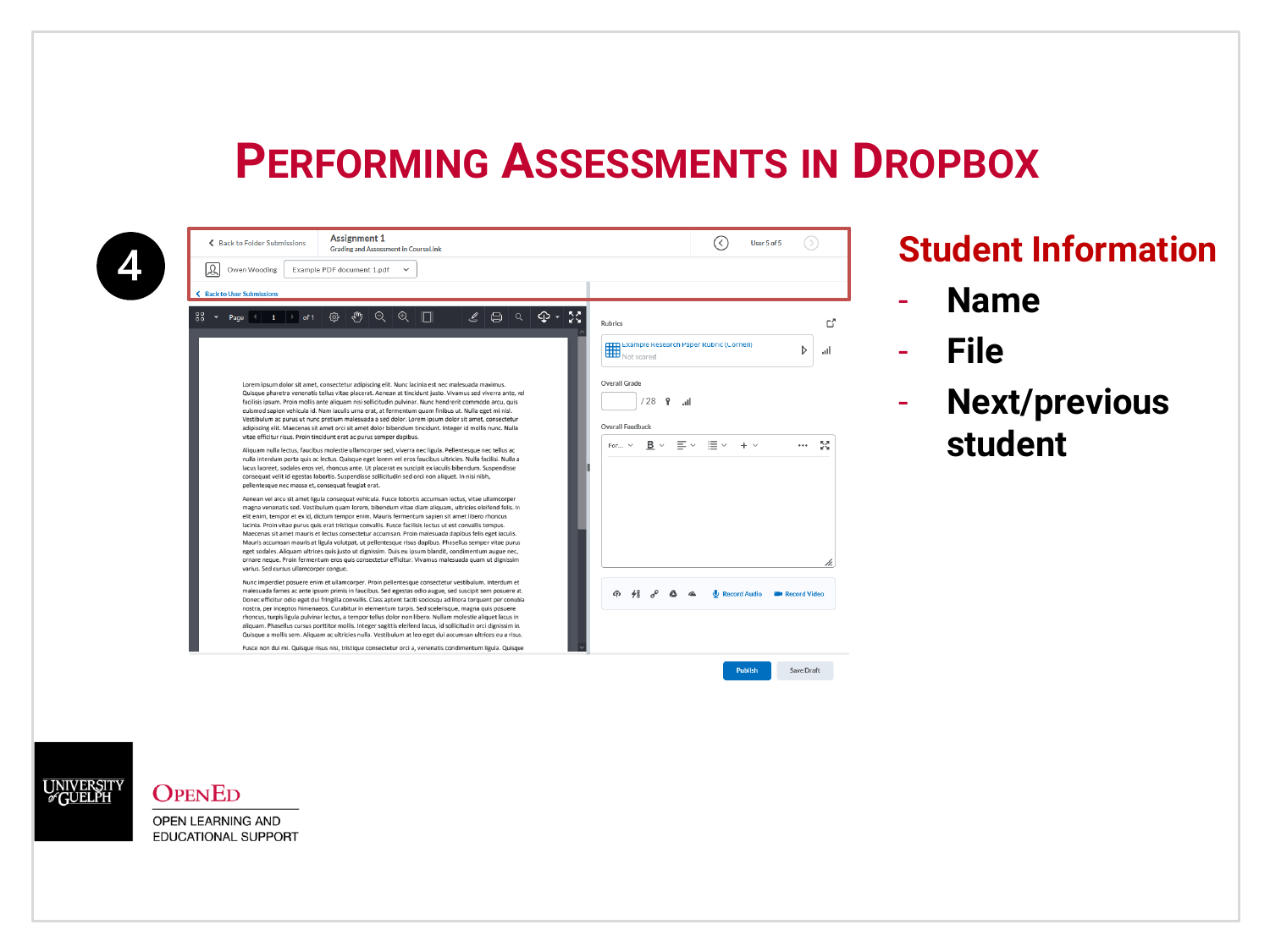| ٨ |  |
|---|--|
|   |  |

| Ω<br>Owen Wooding                                  | Example PDF document 1.pdf<br>$\checkmark$                                                                                                                                                                                                                                                                                                                                                                                                                                                                                                                                                                                                                                                                                                                                                                                                                      |                         |
|----------------------------------------------------|-----------------------------------------------------------------------------------------------------------------------------------------------------------------------------------------------------------------------------------------------------------------------------------------------------------------------------------------------------------------------------------------------------------------------------------------------------------------------------------------------------------------------------------------------------------------------------------------------------------------------------------------------------------------------------------------------------------------------------------------------------------------------------------------------------------------------------------------------------------------|-------------------------|
| ← Back to User Submissions                         |                                                                                                                                                                                                                                                                                                                                                                                                                                                                                                                                                                                                                                                                                                                                                                                                                                                                 | $\cdots$                |
| $1 \mid$ of 1<br>Page                              | ≝<br>ক -<br>$\Theta$<br>$\odot$<br>දුසු<br>$\mathscr{L}$<br>⊜<br>$\alpha$<br><b>Rubrics</b>                                                                                                                                                                                                                                                                                                                                                                                                                                                                                                                                                                                                                                                                                                                                                                     |                         |
|                                                    | Example Research Paper Rubric (Cornell)                                                                                                                                                                                                                                                                                                                                                                                                                                                                                                                                                                                                                                                                                                                                                                                                                         | D<br>اس.                |
|                                                    | Overall Grade<br>Lorem ipsum dolor sit amet, consectetur adipiscing elit. Nunc lacinia est nec malesuada maximus.<br>Quisque pharetra venenatis tellus vitae placerat. Aenean at tincidunt justo. Vivamus sed viverra ante, vel<br>128<br>Ŷ<br>facilisis ipsum. Proin mollis ante aliquam nisi sollicitudin pulvinar. Nunc hendrerit commodo arcu, quis<br>ان<br>euismod sapien vehicula id. Nam iaculis urna erat, at fermentum quam finibus ut. Nulla eget mi nisl.<br>Vestibulum ac purus ut nunc pretium malesuada a sed dolor. Lorem ipsum dolor sit amet, consectetur<br>Overall Feedback<br>adipiscing elit. Maecenas sit amet orci sit amet dolor bibendum tincidunt. Integer id mollis nunc. Nulla                                                                                                                                                     |                         |
| pellentesque nec massa et, consequat feugiat erat. | vitae efficitur risus. Proin tincidunt erat ac purus semper dapibus.<br>For $\times$ $\quad$ $\quad$ $\quad$ $\quad$<br>$\equiv$ $\sim$<br>≔ ~<br>Aliquam nulla lectus, faucibus molestie ullamcorper sed, viverra nec ligula. Pellentesque nec tellus ac<br>nulla interdum porta quis ac lectus. Quisque eget lorem vel eros faucibus ultricies. Nulla facilisi. Nulla a<br>lacus laoreet, sodales eros vel, rhoncus ante. Ut placerat ex suscipit ex iaculis bibendum. Suspendisse<br>consequat velit id egestas lobortis. Suspendisse sollicitudin sed orci non aliquet. In nisi nibh,                                                                                                                                                                                                                                                                       | 5ă                      |
| varius. Sed cursus ullamcorper congue.             | Aenean vel arcu sit amet ligula consequat vehicula. Fusce lobortis accumsan lectus, vitae ullamcorper<br>magna venenatis sed. Vestibulum quam lorem, bibendum vitae diam aliquam, ultricies eleifend felis. In<br>elit enim, tempor et ex id, dictum tempor enim. Mauris fermentum sapien sit amet libero rhoncus<br>lacinia. Proin vitae purus quis erat tristique convallis. Fusce facilisis lectus ut est convallis tempus.<br>Maecenas sit amet mauris et lectus consectetur accumsan. Proin malesuada dapibus felis eget iaculis.<br>Mauris accumsan mauris at ligula volutpat, ut pellentesque risus dapibus. Phasellus semper vitae purus<br>eget sodales. Aliquam ultrices quis justo ut dignissim. Duis eu ipsum blandit, condimentum augue nec,<br>ornare neque. Proin fermentum eros quis consectetur efficitur. Vivamus malesuada quam ut dignissim | h.                      |
|                                                    | Nunc imperdiet posuere enim et ullamcorper. Proin pellentesque consectetur vestibulum, Interdum et<br>malesuada fames ac ante ipsum primis in faucibus. Sed egestas odio augue, sed suscipit sem posuere at.<br>Record Audio<br>Donec efficitur odio eget dui fringilla convallis. Class aptent taciti sociosqu ad litora torquent per conubia<br>nostra, per inceptos himenaeos. Curabitur in elementum turpis. Sed scelerisque, magna quis posuere<br>rhoncus, turpis ligula pulvinar lectus, a tempor tellus dolor non libero. Nullam molestie aliquet lacus in<br>aliquam. Phasellus cursus porttitor mollis. Integer sagittis eleifend lacus, id sollicitudin orci dignissim in.<br>Quisque a mollis sem. Aliquam ac ultricies nulla. Vestibulum at leo eget dui accumsan ultrices eu a risus.                                                             | <b>EDI</b> Record Video |
|                                                    | Fusce non dui mi. Quisque risus nisi, tristique consectetur orci a, venenatis condimentum ligula. Quisque                                                                                                                                                                                                                                                                                                                                                                                                                                                                                                                                                                                                                                                                                                                                                       |                         |

#### **Student Submission**

- **Displays the file**
- **Annotation Options**
	- **Highlight text**
	- **Add notes**
	- **Use symbols**
	- **Underline**
	- **Strikethrough**



#### **OPENED**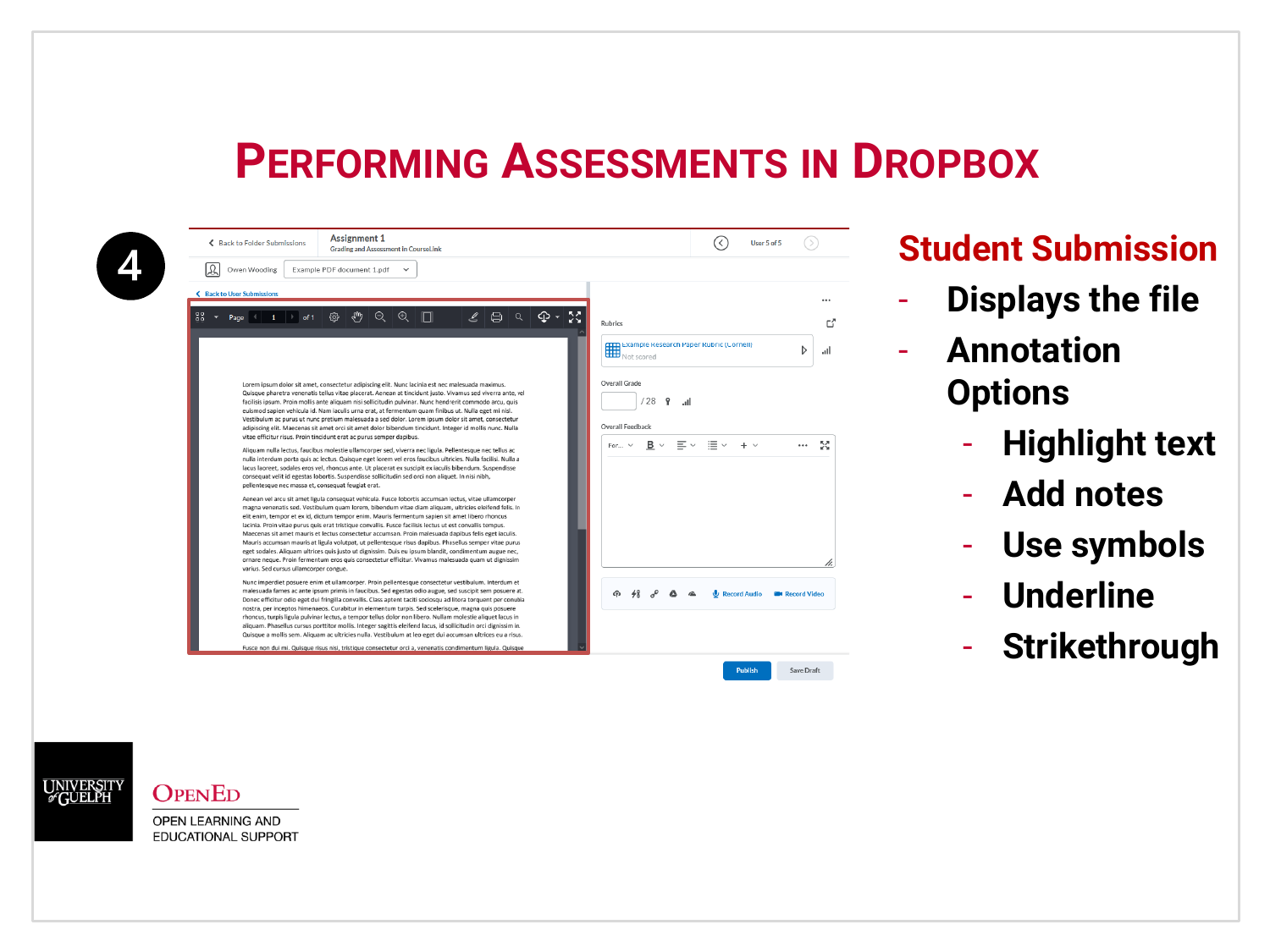| ← Back to Folder Submissions                       | <b>Assignment 1</b><br><b>Grading and Assessment in CourseLink</b>                                                                                                                                                                                                                                                                                                                                                                                                                                                                                                                                                                                                                                                                                                                                                                                              | User 5 of 5<br>≺                                                          |
|----------------------------------------------------|-----------------------------------------------------------------------------------------------------------------------------------------------------------------------------------------------------------------------------------------------------------------------------------------------------------------------------------------------------------------------------------------------------------------------------------------------------------------------------------------------------------------------------------------------------------------------------------------------------------------------------------------------------------------------------------------------------------------------------------------------------------------------------------------------------------------------------------------------------------------|---------------------------------------------------------------------------|
| Ω<br>Owen Wooding                                  | Example PDF document 1.pdf<br>$\checkmark$                                                                                                                                                                                                                                                                                                                                                                                                                                                                                                                                                                                                                                                                                                                                                                                                                      |                                                                           |
| <b>Back to User Submissions</b><br>∢               |                                                                                                                                                                                                                                                                                                                                                                                                                                                                                                                                                                                                                                                                                                                                                                                                                                                                 |                                                                           |
| 88<br>$1$ of 1<br>Page 1                           | ŞŠ.<br>$\epsilon_{\omega}$<br>ঞ্জ ∣<br>$\Theta$<br>$\oplus$<br>П<br>⊜.<br>$\mathscr{L}$<br>$\alpha$<br>ঞ -                                                                                                                                                                                                                                                                                                                                                                                                                                                                                                                                                                                                                                                                                                                                                      | <b>Rubrics</b>                                                            |
|                                                    |                                                                                                                                                                                                                                                                                                                                                                                                                                                                                                                                                                                                                                                                                                                                                                                                                                                                 | Example Research Paper Rubric (Cornell)<br>D<br>اس<br>Not scored          |
|                                                    | Lorem ipsum dolor sit amet, consectetur adipiscing elit. Nunc lacinia est nec malesuada maximus.<br>Quisque pharetra venenatis tellus vitae placerat. Aenean at tincidunt justo. Vivamus sed viverra ante, vel<br>facilisis ipsum. Proin mollis ante aliquam nisi sollicitudin pulvinar. Nunc hendrerit commodo arcu, quis<br>euismod sapien vehicula id. Nam iaculis urna erat, at fermentum quam finibus ut. Nulla eget mi nisl.<br>Vestibulum ac purus ut nunc pretium malesuada a sed dolor. Lorem ipsum dolor sit amet, consectetur<br>adipiscing elit. Maecenas sit amet orci sit amet dolor bibendum tincidunt. Integer id mollis nunc. Nulla                                                                                                                                                                                                            | Overall Grade<br>/28<br>Ŷ<br>۱ı.<br>Overall Feedback                      |
| pellentesque nec massa et, consequat feugiat erat. | vitae efficitur risus. Proin tincidunt erat ac purus semper dapibus.<br>Aliquam nulla lectus, faucibus molestie ullamcorper sed, viverra nec ligula. Pellentesque nec tellus ac<br>nulla interdum porta quis ac lectus. Quisque eget lorem vel eros faucibus ultricies. Nulla facilisi. Nulla a<br>lacus laoreet, sodales eros vel, rhoncus ante. Ut placerat ex suscipit ex iaculis bibendum. Suspendisse<br>consequat velit id egestas lobortis. Suspendisse sollicitudin sed orci non aliquet. In nisi nibh,                                                                                                                                                                                                                                                                                                                                                 | $B \vee \equiv \vee$<br>≔ ~<br>5ð<br>$+$ $\vee$<br>For $\vee$<br>$\cdots$ |
| varius. Sed cursus ullamcorper congue.             | Aenean vel arcu sit amet ligula consequat vehicula. Fusce lobortis accumsan lectus, vitae ullamcorper<br>magna venenatis sed. Vestibulum quam lorem, bibendum vitae diam aliquam, ultricies eleifend felis. In<br>elit enim, tempor et ex id, dictum tempor enim. Mauris fermentum sapien sit amet libero rhoncus<br>lacinia. Proin vitae purus quis erat tristique convallis. Fusce facilisis lectus ut est convallis tempus.<br>Maecenas sit amet mauris et lectus consectetur accumsan. Proin malesuada dapibus felis eget iaculis.<br>Mauris accumsan mauris at ligula volutpat, ut pellentesque risus dapibus. Phasellus semper vitae purus<br>eget sodales. Aliquam ultrices quis justo ut dignissim. Duis eu ipsum blandit, condimentum augue nec,<br>ornare neque. Proin fermentum eros quis consectetur efficitur. Vivamus malesuada quam ut dignissim | h.                                                                        |
|                                                    | Nunc imperdiet posuere enim et ullamcorper. Proin pellentesque consectetur vestibulum, Interdum et<br>malesuada fames ac ante ipsum primis in faucibus. Sed egestas odio augue, sed suscipit sem posuere at.<br>Donec efficitur odio eget dui fringilla convallis. Class aptent taciti sociosqu ad litora torquent per conubia<br>nostra, per inceptos himenaeos. Curabitur in elementum turpis. Sed scelerisque, magna quis posuere<br>rhoncus, turpis ligula pulvinar lectus, a tempor tellus dolor non libero. Nullam molestie aliquet lacus in                                                                                                                                                                                                                                                                                                              | Record Audio<br><b>EM</b> Record Video                                    |
|                                                    | aliquam. Phasellus cursus porttitor mollis. Integer sagittis eleifend lacus, id sollicitudin orci dignissim in.<br>Quisque a mollis sem. Aliquam ac ultricies nulla. Vestibulum at leo eget dui accumsan ultrices eu a risus.<br>Fusce non dui mi. Quisque risus nisi, tristique consectetur orci a, venenatis condimentum ligula. Quisque                                                                                                                                                                                                                                                                                                                                                                                                                                                                                                                      |                                                                           |
|                                                    |                                                                                                                                                                                                                                                                                                                                                                                                                                                                                                                                                                                                                                                                                                                                                                                                                                                                 | Save Draft<br><b>Publish</b>                                              |

**UNIVERSIT**<br>*G*UELPH

**OPENED** OPEN LEARNING AND EDUCATIONAL SUPPORT

#### **Assessment Area**

- **Assess with an attached rubric**

 $\Gamma^P$ 

- **Provide manual grade**
- **Provide overall feedback with rich text**
- **Upload a feedback file**
- **Provide links**
- **Record audio/video feedback**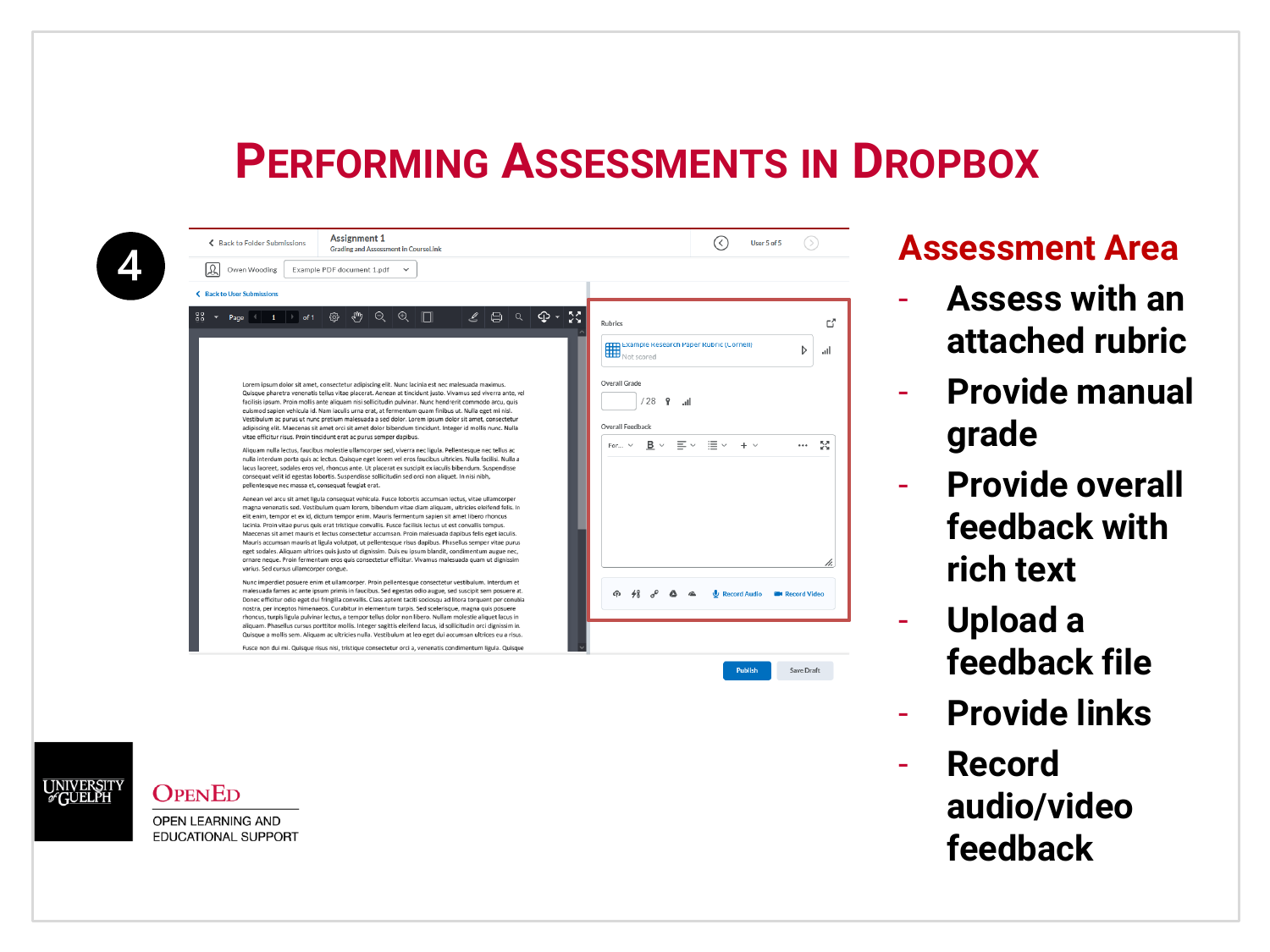| ٠ |  |
|---|--|
|   |  |
|   |  |

| JΩ | Owen Wooding                                                                                                                                                                                                                                                                                                                                                                                                                                                                                                                                                                                                                                                                                                                                                                                                                                                    | Example PDF document 1.pdf |               |                      |               |   |          |  |                |                  |   |                     |                                         |              |                         |           |
|----|-----------------------------------------------------------------------------------------------------------------------------------------------------------------------------------------------------------------------------------------------------------------------------------------------------------------------------------------------------------------------------------------------------------------------------------------------------------------------------------------------------------------------------------------------------------------------------------------------------------------------------------------------------------------------------------------------------------------------------------------------------------------------------------------------------------------------------------------------------------------|----------------------------|---------------|----------------------|---------------|---|----------|--|----------------|------------------|---|---------------------|-----------------------------------------|--------------|-------------------------|-----------|
|    | ← Back to User Submissions                                                                                                                                                                                                                                                                                                                                                                                                                                                                                                                                                                                                                                                                                                                                                                                                                                      |                            |               |                      |               |   |          |  |                |                  |   |                     |                                         |              |                         |           |
|    | Page $1$ of $1$ $\odot$                                                                                                                                                                                                                                                                                                                                                                                                                                                                                                                                                                                                                                                                                                                                                                                                                                         |                            | $\frac{2}{3}$ | $\Theta$<br>$\oplus$ | $\mathscr{L}$ | 吕 | $\alpha$ |  | <b>Rubrics</b> |                  |   |                     |                                         |              |                         | гč        |
|    |                                                                                                                                                                                                                                                                                                                                                                                                                                                                                                                                                                                                                                                                                                                                                                                                                                                                 |                            |               |                      |               |   |          |  |                | Not scored       |   |                     | Example Research Paper Rubric (Cornell) |              |                         | D<br>۰ıll |
|    | Lorem ipsum dolor sit amet, consectetur adipiscing elit. Nunc lacinia est nec malesuada maximus.                                                                                                                                                                                                                                                                                                                                                                                                                                                                                                                                                                                                                                                                                                                                                                |                            |               |                      |               |   |          |  | Overall Grade  |                  |   |                     |                                         |              |                         |           |
|    | Quisque pharetra venenatis tellus vitae placerat. Aenean at tincidunt justo. Vivamus sed viverra ante, vel<br>facilisis ipsum. Proin mollis ante aliquam nisi sollicitudin pulvinar. Nunc hendrerit commodo arcu, quis<br>euismod sapien vehicula id. Nam iaculis urna erat, at fermentum quam finibus ut. Nulla eget mi nisl.<br>Vestibulum ac purus ut nunc pretium malesuada a sed dolor. Lorem ipsum dolor sit amet, consectetur                                                                                                                                                                                                                                                                                                                                                                                                                            |                            |               |                      |               |   |          |  |                | '28              | Ŷ | ۱ıl.                |                                         |              |                         |           |
|    | adipiscing elit. Maecenas sit amet orci sit amet dolor bibendum tincidunt. Integer id mollis nunc. Nulla<br>vitae efficitur risus. Proin tincidunt erat ac purus semper dapibus.                                                                                                                                                                                                                                                                                                                                                                                                                                                                                                                                                                                                                                                                                |                            |               |                      |               |   |          |  |                | Overall Feedback |   |                     |                                         |              |                         |           |
|    | Aliquam nulla lectus, faucibus molestie ullamcorper sed, viverra nec ligula. Pellentesque nec tellus ac<br>nulla interdum porta quis ac lectus. Quisque eget lorem vel eros faucibus ultricies. Nulla facilisi. Nulla a<br>lacus laoreet, sodales eros vel, rhoncus ante. Ut placerat ex suscipit ex iaculis bibendum. Suspendisse<br>consequat velit id egestas lobortis. Suspendisse sollicitudin sed orci non aliquet. In nisi nibh,<br>pellentesque nec massa et, consequat feugiat erat.                                                                                                                                                                                                                                                                                                                                                                   |                            |               |                      |               |   |          |  | For            | в                |   | $\equiv$ $\backsim$ | 津                                       | $+$ $\vee$   |                         | 尺戸<br>ĸъ  |
|    | Aenean vel arcu sit amet ligula conseguat vehicula. Fusce lobortis accumsan lectus, vitae ullamcorper<br>magna venenatis sed. Vestibulum quam lorem, bibendum vitae diam aliquam, ultricies eleifend felis. In<br>elit enim, tempor et ex id, dictum tempor enim. Mauris fermentum sapien sit amet libero rhoncus<br>lacinia. Proin vitae purus quis erat tristique convallis. Fusce facilisis lectus ut est convallis tempus.<br>Maecenas sit amet mauris et lectus consectetur accumsan. Proin malesuada dapibus felis eget iaculis.<br>Mauris accumsan mauris at ligula volutpat, ut pellentesque risus dapibus. Phasellus semper vitae purus<br>eget sodales. Aliquam ultrices quis justo ut dignissim. Duis eu ipsum blandit, condimentum augue nec,<br>ornare neque. Proin fermentum eros quis consectetur efficitur. Vivamus malesuada quam ut dignissim |                            |               |                      |               |   |          |  |                |                  |   |                     |                                         |              |                         | h.        |
|    | varius. Sed cursus ullamcorper congue.<br>Nunc imperdiet posuere enim et ullamcorper. Proin pellentesque consectetur vestibulum. Interdum et<br>malesuada fames ac ante ipsum primis in faucibus. Sed egestas odio augue, sed suscipit sem posuere at.<br>Donec efficitur odio eget dui fringilla convallis. Class aptent taciti sociosqu ad litora torquent per conubia<br>nostra, per inceptos himenaeos. Curabitur in elementum turpis. Sed scelerisque, magna quis posuere<br>rhoncus, turpis ligula pulvinar lectus, a tempor tellus dolor non libero. Nullam molestie aliquet lacus in<br>aliquam. Phasellus cursus porttitor mollis. Integer sagittis eleifend lacus, id sollicitudin orci dignissim in.<br>Quisque a mollis sem. Aliquam ac ultricies nulla. Vestibulum at leo eget dui accumsan ultrices eu a risus.                                   |                            |               |                      |               |   |          |  | ⊕              |                  |   |                     |                                         | Record Audio | <b>EDI</b> Record Video |           |
|    | Fusce non dui mi. Quisque risus nisi, tristique consectetur orci a, venenatis condimentum ligula. Quisque                                                                                                                                                                                                                                                                                                                                                                                                                                                                                                                                                                                                                                                                                                                                                       |                            |               |                      |               |   |          |  |                |                  |   |                     |                                         |              |                         |           |

#### **Save Options**

- **Publish (Available to student)**
- **Save Draft (Available to TAs/instructors)**

UNIVERSIT

#### **OPENED**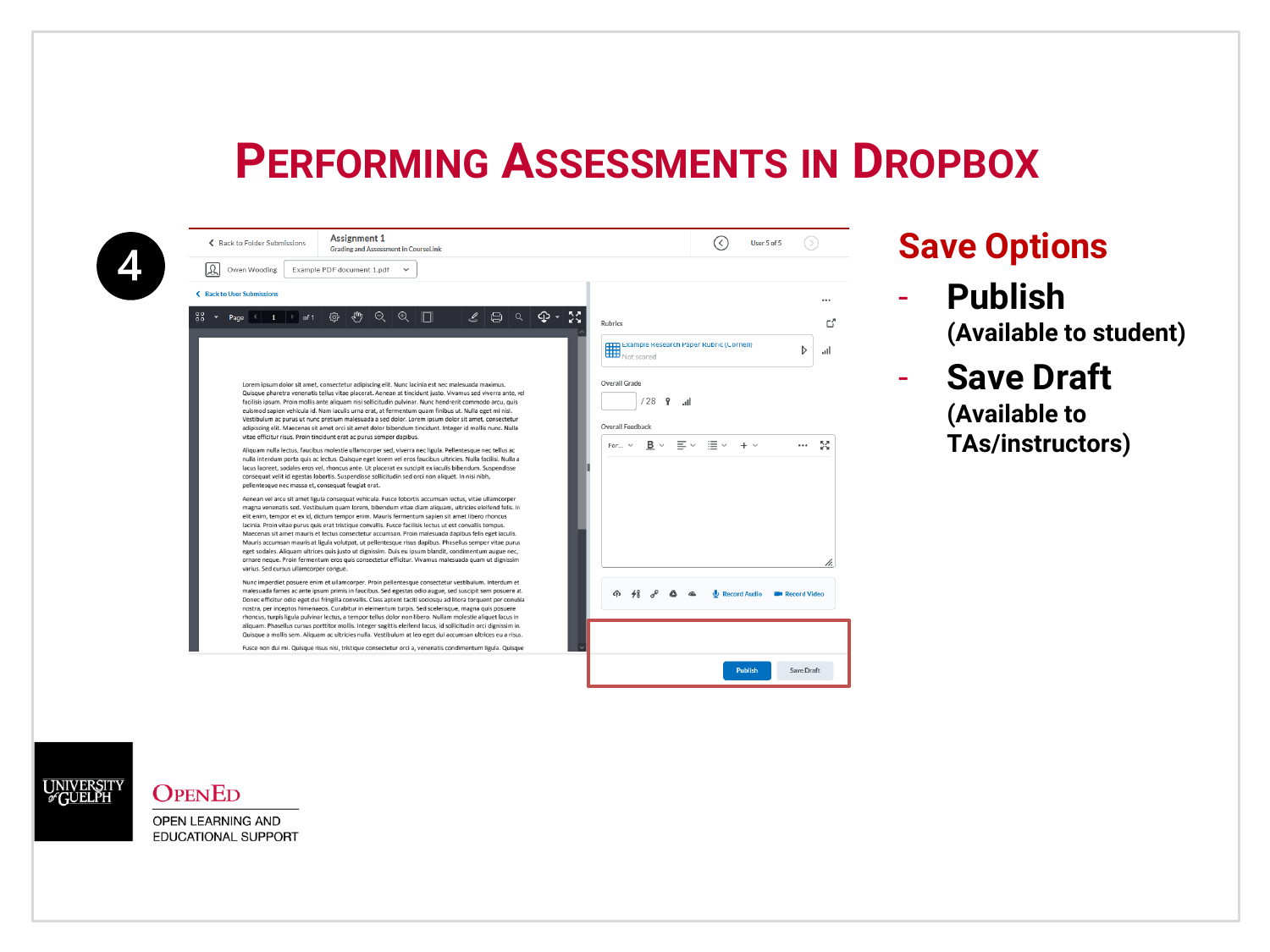#### **Bonus Tips for Dropbox Assessments:**

- **Be consistent**
	- Rubrics can help a lot with consistency and equity
	- When using annotations, make sure all assessors try to use the same symbols/colours (red  $X =$  bad, green  $\sqrt{2}$  = good, etc.)
- **Don't try to use ALL the options**
	- This can significantly slow down the assessment process
	- It can also result in information overload for the students
		- Having annotations, rubrics, written feedback, audio feedback, and attachments to review can be overwhelming for many students

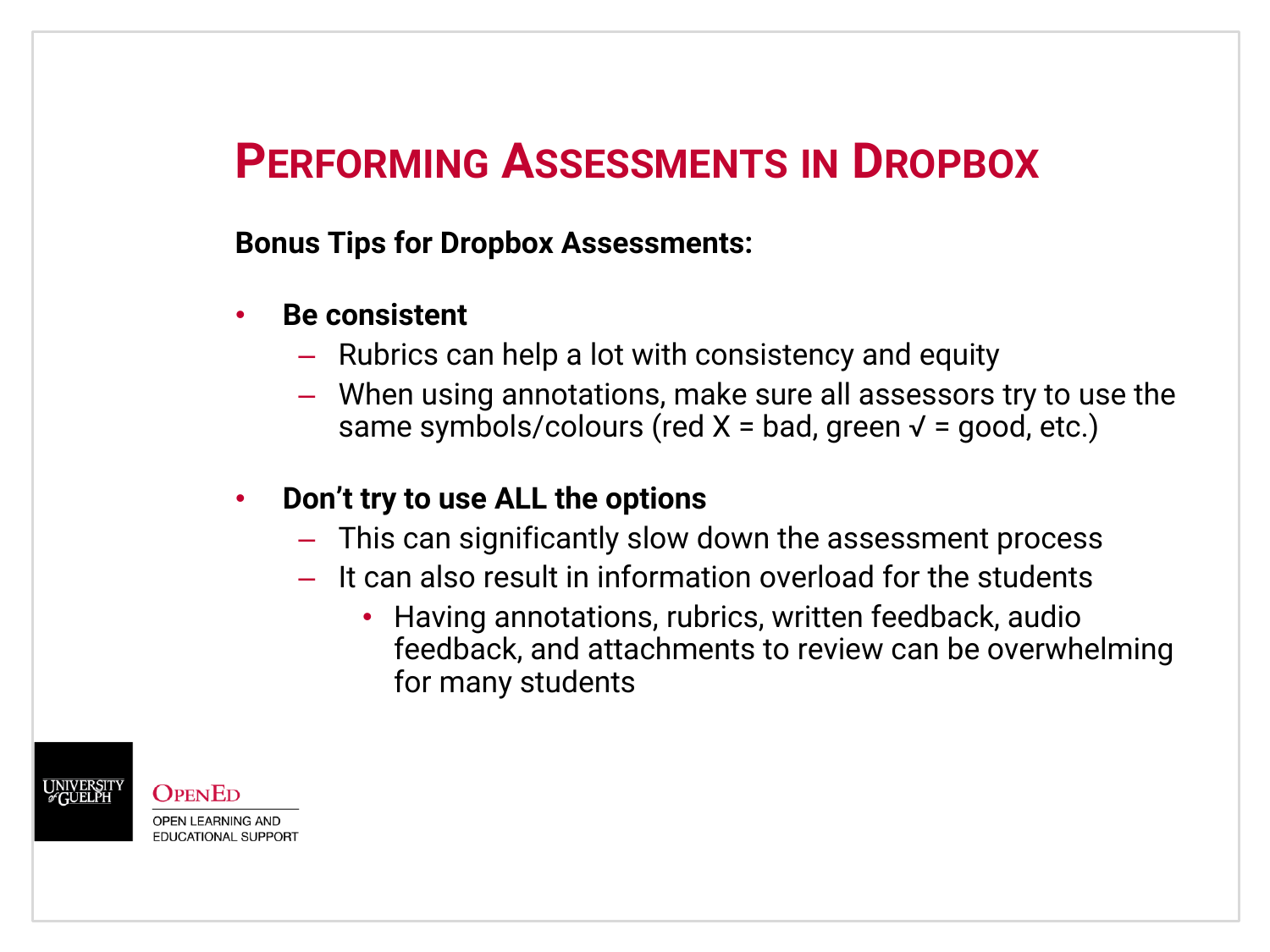# **THE STUDENT DROPBOX EXPERIENCE**



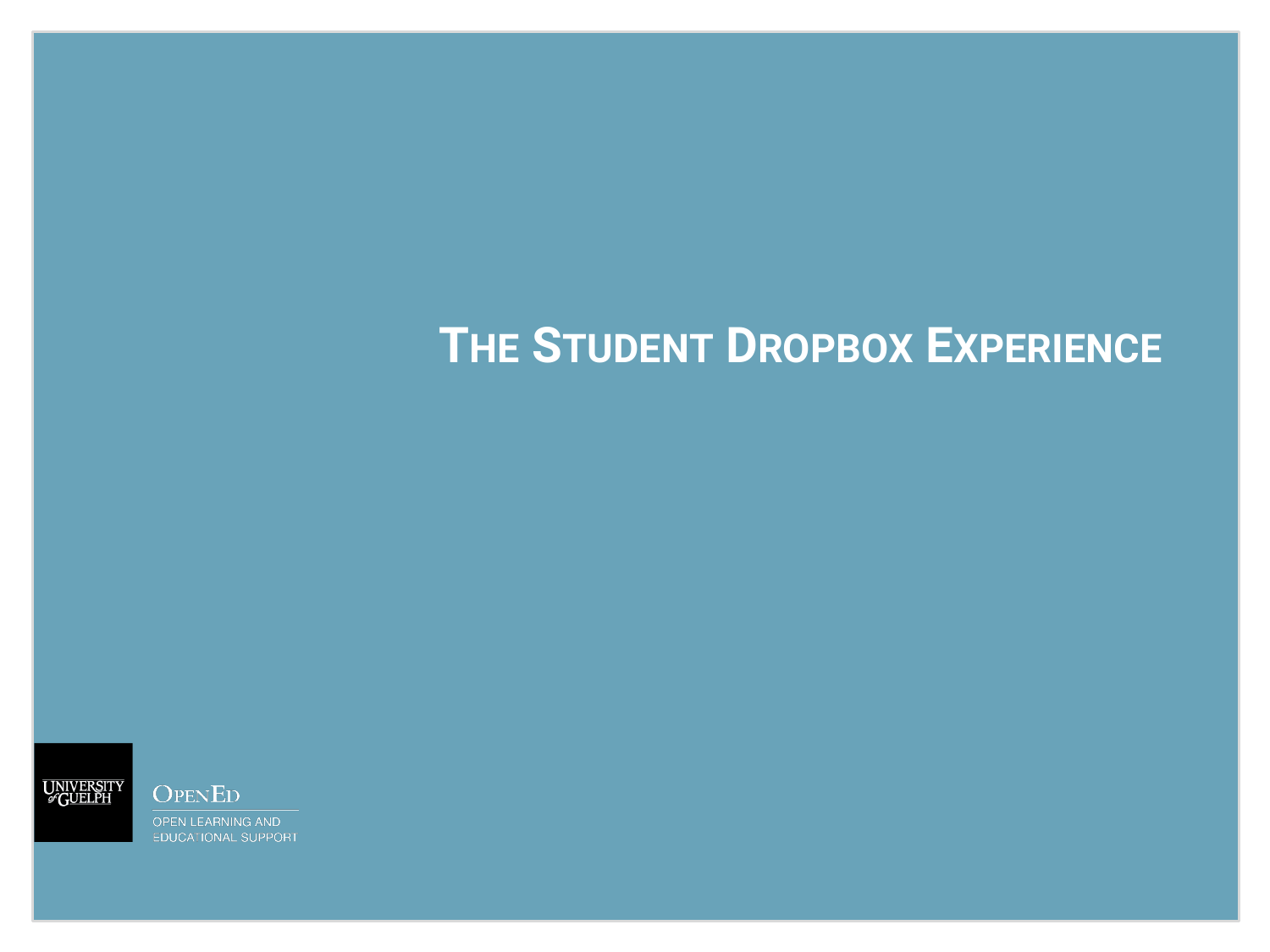# **THE STUDENT DROPBOX EXPERIENCE**

#### **Tips to keep in mind for your students**

- Students can see the Due Date, but **not the End Date** to access/submit to the folder
	- When using an End Date, make it clear to students
		- Course outline, Announcements tool, Content tool, etc.
- Students **cannot** see the folder instructions or attached rubrics **until they click the specific Dropbox folder**
	- Most students do not do this until they are ready to submit
	- Can be helped by adding the link to a folder in Content
- Students receive an email confirming their Dropbox folder submission was completed successfully
	- If they do not have the email, they can double check by clicking the link in the folder's Completion Status column



#### OPENED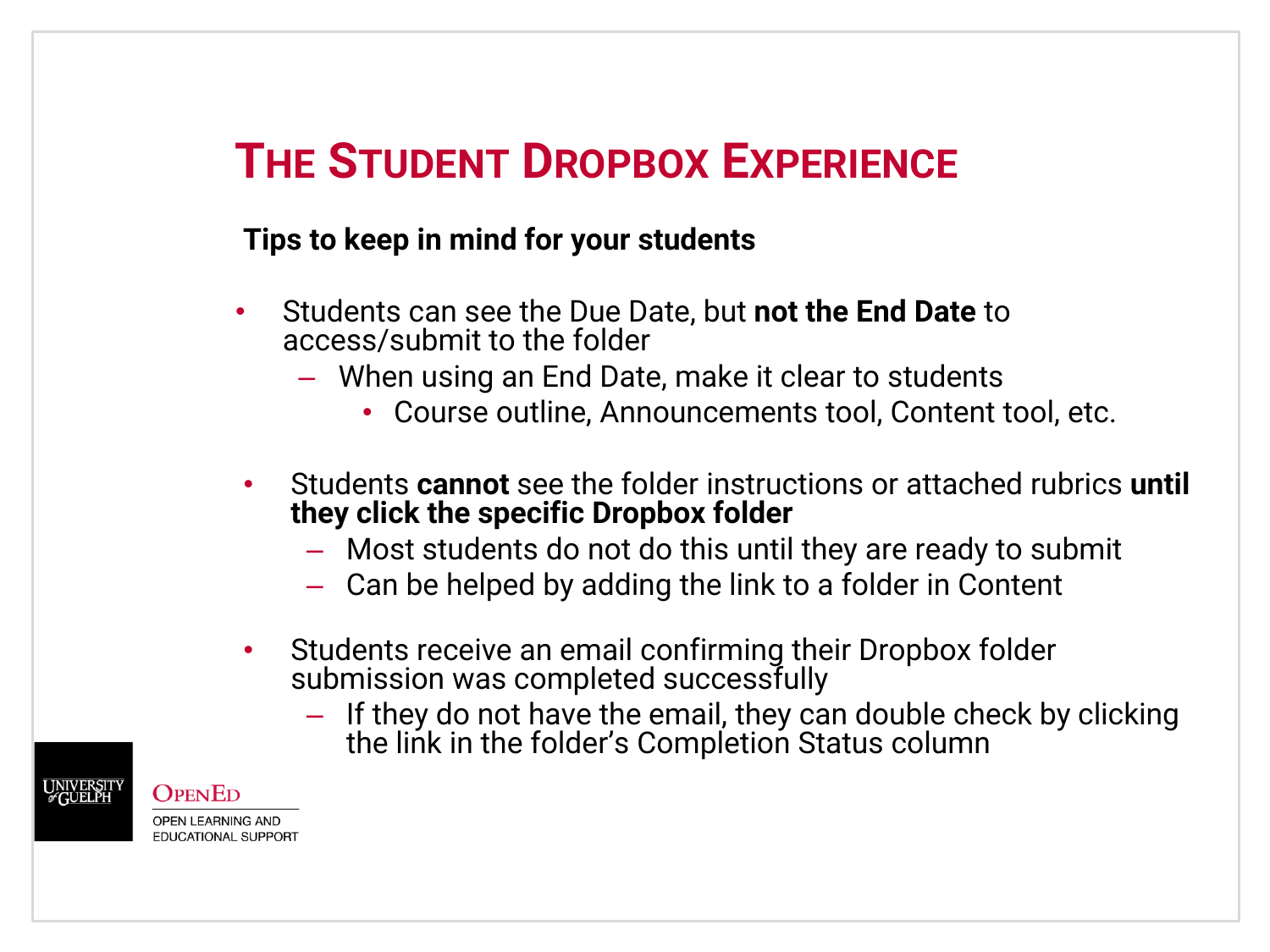# **MAKING A DROPBOX FOLDER SUBMISSION**

- **Who can make submissions to a Dropbox folder?**
	- Students, Deferred Students (Not instructors/TAs)
- **How does a student submit to a Dropbox folder?**

| Course Home Content<br>Groups<br>Dropbox<br>⊣∣⊯ | <b>Discussions</b>          |          | Quizzes Grades Course Admin CourseLink Help |                       |
|-------------------------------------------------|-----------------------------|----------|---------------------------------------------|-----------------------|
| Folder                                          | <b>Completion Status</b>    | Score    | <b>Evaluation Status</b>                    | Due Date              |
| <b>Example Assignment Folders</b>               |                             |          |                                             |                       |
|                                                 |                             |          |                                             |                       |
| Assignment 1 (Indvidual Submission)<br>⊸rµ      | <b>Not Submitted</b><br>√∣µ | $- / 20$ |                                             | Feb 27, 2022 11:59 PM |



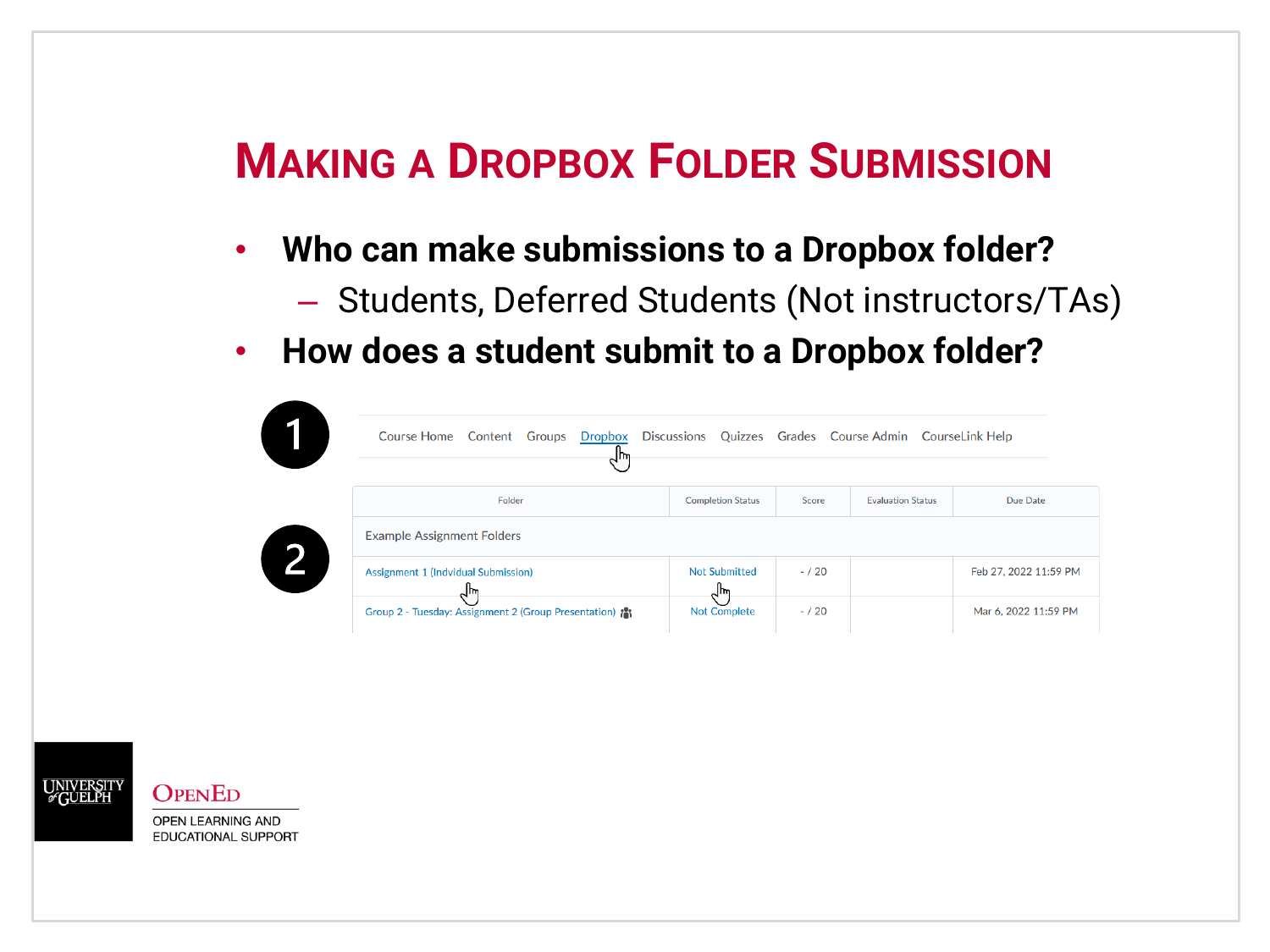| File names should not contain special characters: */:; > <   ' & # { } " other than hyphens and underscores<br>After uploading, you must click Submit to complete the submission |  |                  |
|----------------------------------------------------------------------------------------------------------------------------------------------------------------------------------|--|------------------|
|                                                                                                                                                                                  |  |                  |
|                                                                                                                                                                                  |  |                  |
| <b>Record Audio</b>                                                                                                                                                              |  |                  |
|                                                                                                                                                                                  |  | - 53<br>$\cdots$ |
|                                                                                                                                                                                  |  |                  |
|                                                                                                                                                                                  |  |                  |
|                                                                                                                                                                                  |  |                  |
|                                                                                                                                                                                  |  | $19px$ $\vee$    |

#### **Submit Assignment**

- **Files to submit (updates as added)**
- **File name special characters warning**
- **Add a File and Record Audio buttons**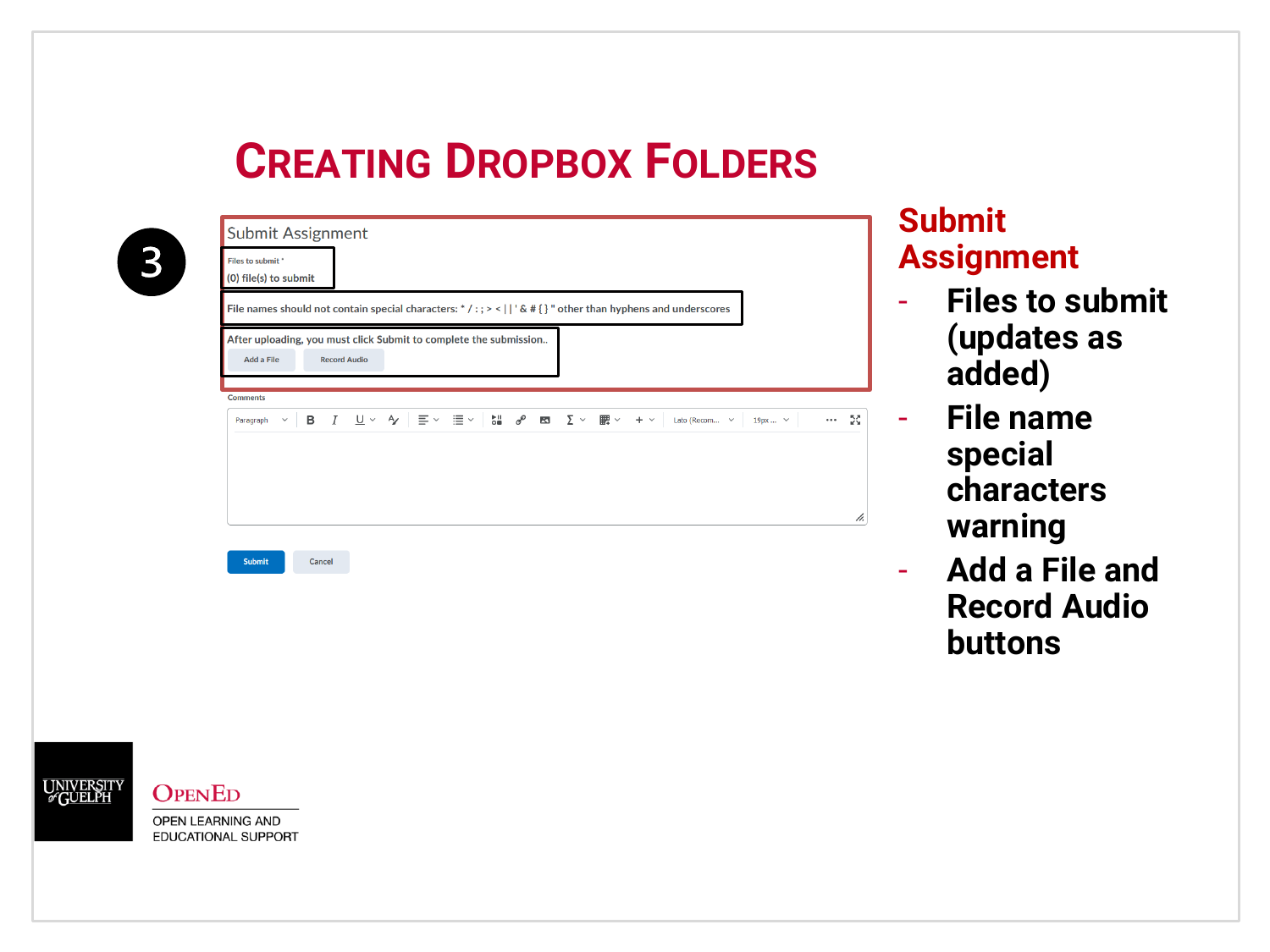

**Submit Assignment** Files to submit \* (0) file(s) to submit File names should not contain special characters: \* / : ; > < | | ' & # { } " other than hyphens and underscores After uploading, you must click Submit to complete the submission.. Add a File **Record Audio Comments**  $\cdots$  52 B А,  $\equiv$   $\sim$  $\equiv$   $\sim$  $\overline{\mathbf{S}}$  $\mathcal{C}^{\rho}$  $\overline{y}$ ▦ Lato (Recom...  $\vee$  $19\text{px} \dots~\vee$ Paragraph ल्ल  $+$   $\vee$ Submit Cancel

#### **Comments**

- **Enter text**
- **Format text**
- **Add links**
- **Insert images**
- **Embed videos**





**OPENED**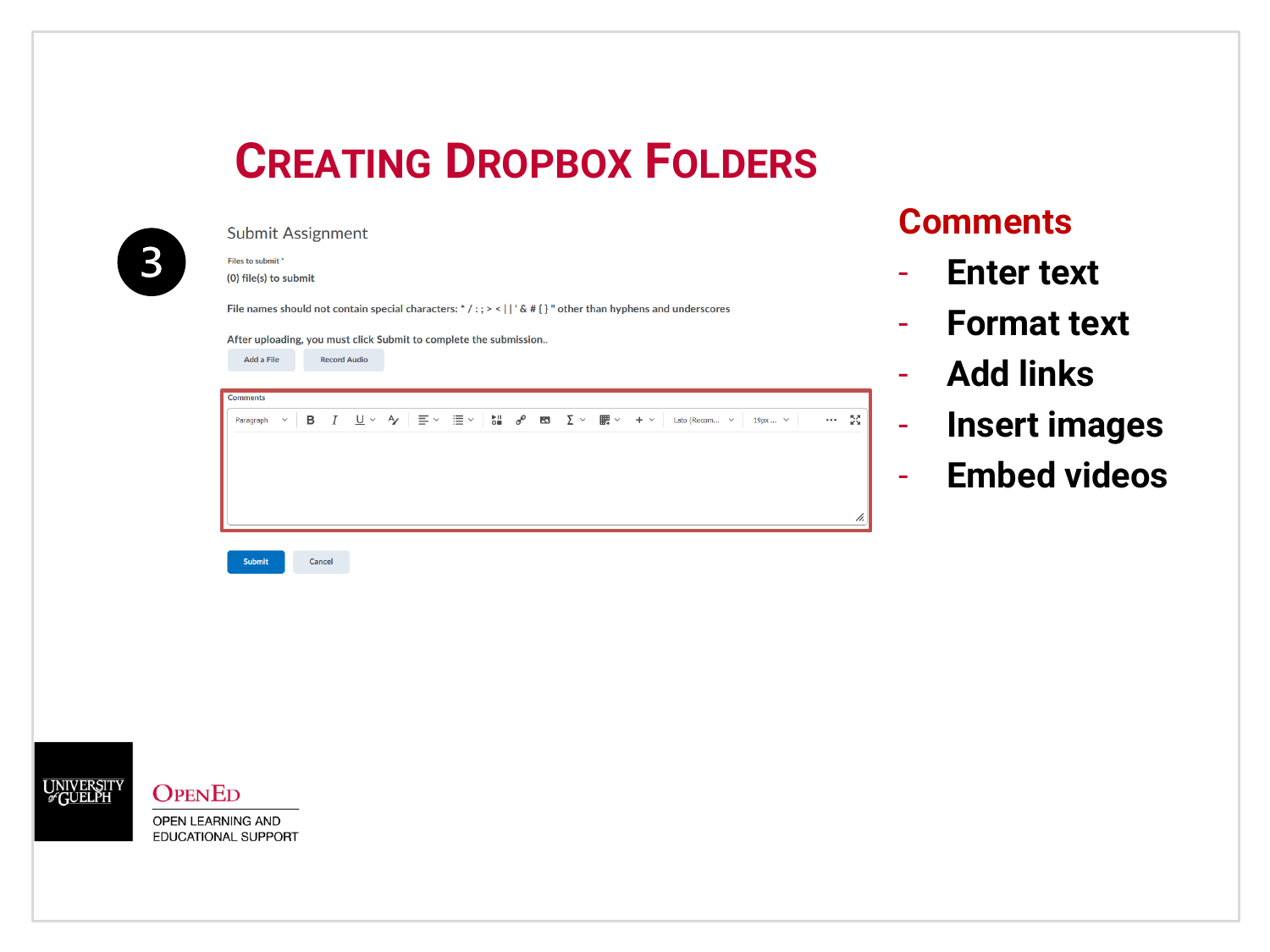

**Submit Assignment** 

Files to submit \* (0) file(s) to submit

File names should not contain special characters: \* / : ; > < | | ' & # { } " other than hyphens and underscores

After uploading, you must click Submit to complete the submission..



#### **Comments**

Paragraph  $\sim$  $B$   $I$  $U ∨ Y | ≡ ∨ ≡ ∨ |U| U | U | U | U | U | U | U | U | U | U | U | U | U | U | U | U | U | U | U | U | U | U | U | </u>$  $\cdots$  55 h. Submit Cancel



#### **OPENED**

OPEN LEARNING AND EDUCATIONAL SUPPORT

#### **Submission**

- **Submit**
- **Cancel**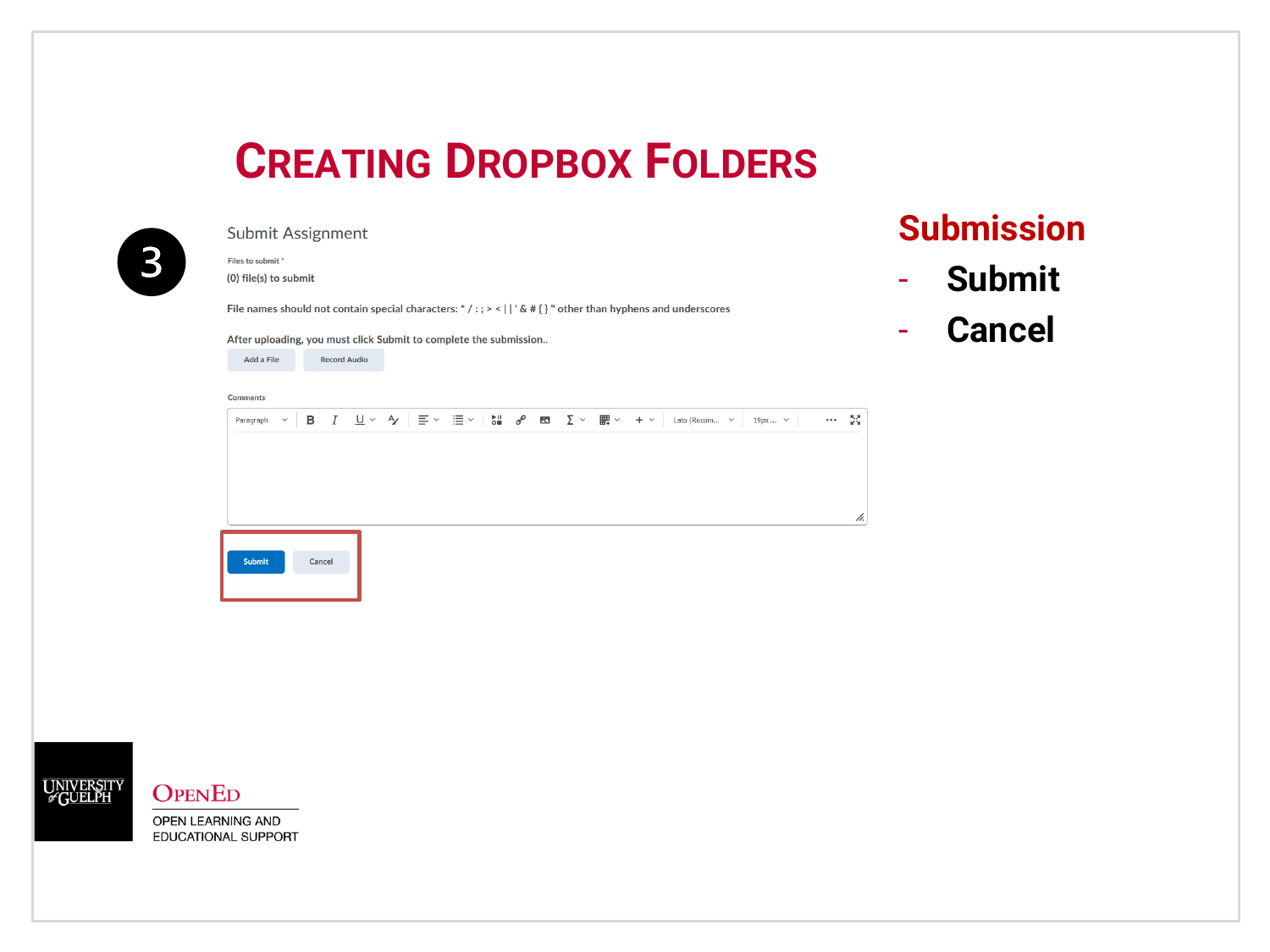# **SUPPORT AND RESOURCES FOR DROPBOX**



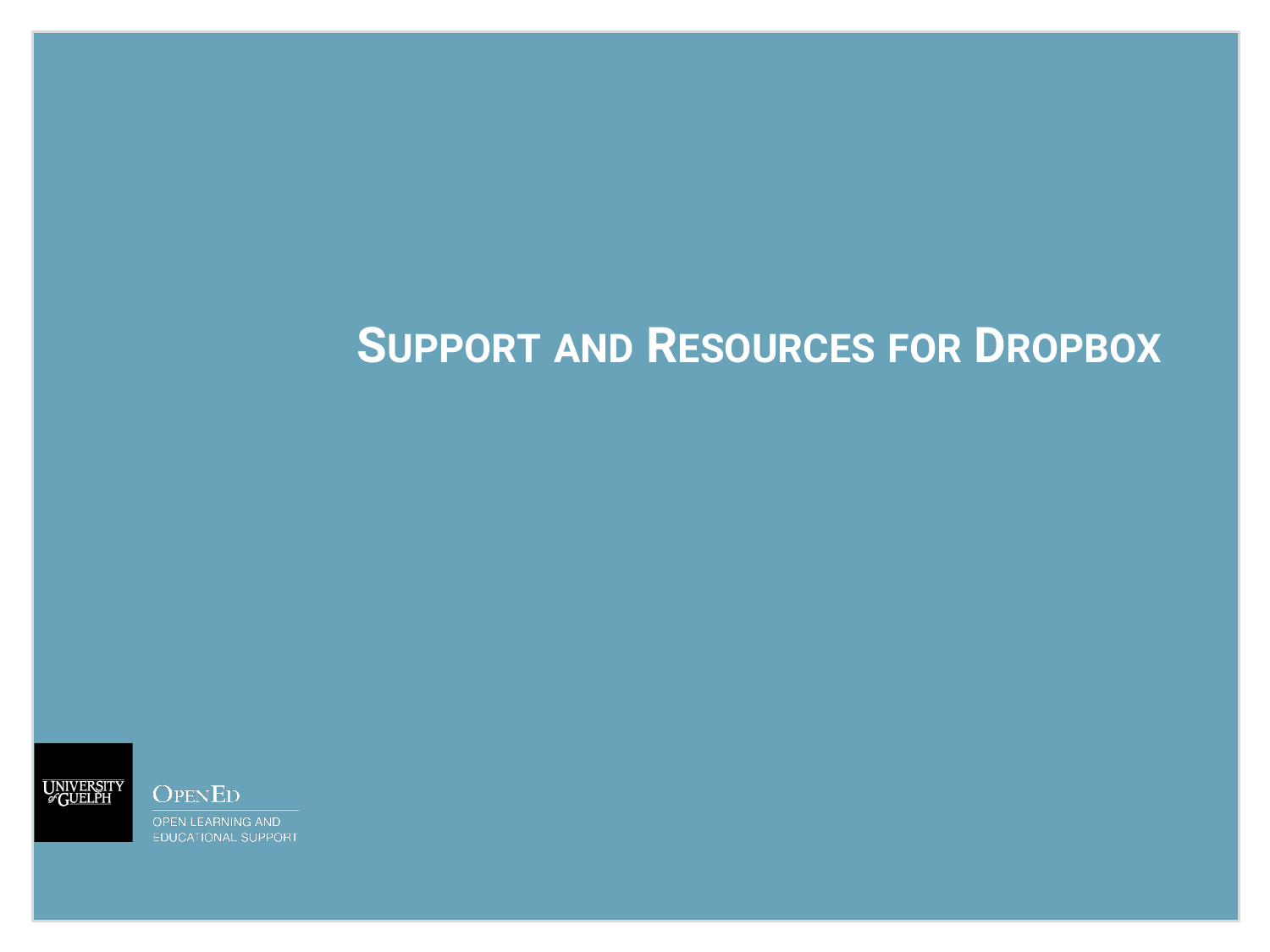# **ONLINE RESOURCES**

#### • **OpenEd Support and Documentation Site**

(CourseLink Help on your course navigation bar)

#### – **Dropbox**

[https://support.opened.uoguelph.ca/instructors/courselink/tools/c](https://support.opened.uoguelph.ca/instructors/courselink/tools/content/dropbox) ontent/dropbox

#### – **Rubrics**

[https://support.opened.uoguelph.ca/instructors/courselink/tools/c](https://support.opened.uoguelph.ca/instructors/courselink/tools/content/rubrics) ontent/rubrics

#### – **Grades**

[https://support.opened.uoguelph.ca/instructors/courselink/tools/c](https://support.opened.uoguelph.ca/instructors/courselink/tools/content/grades) ontent/grades



#### **OPENED**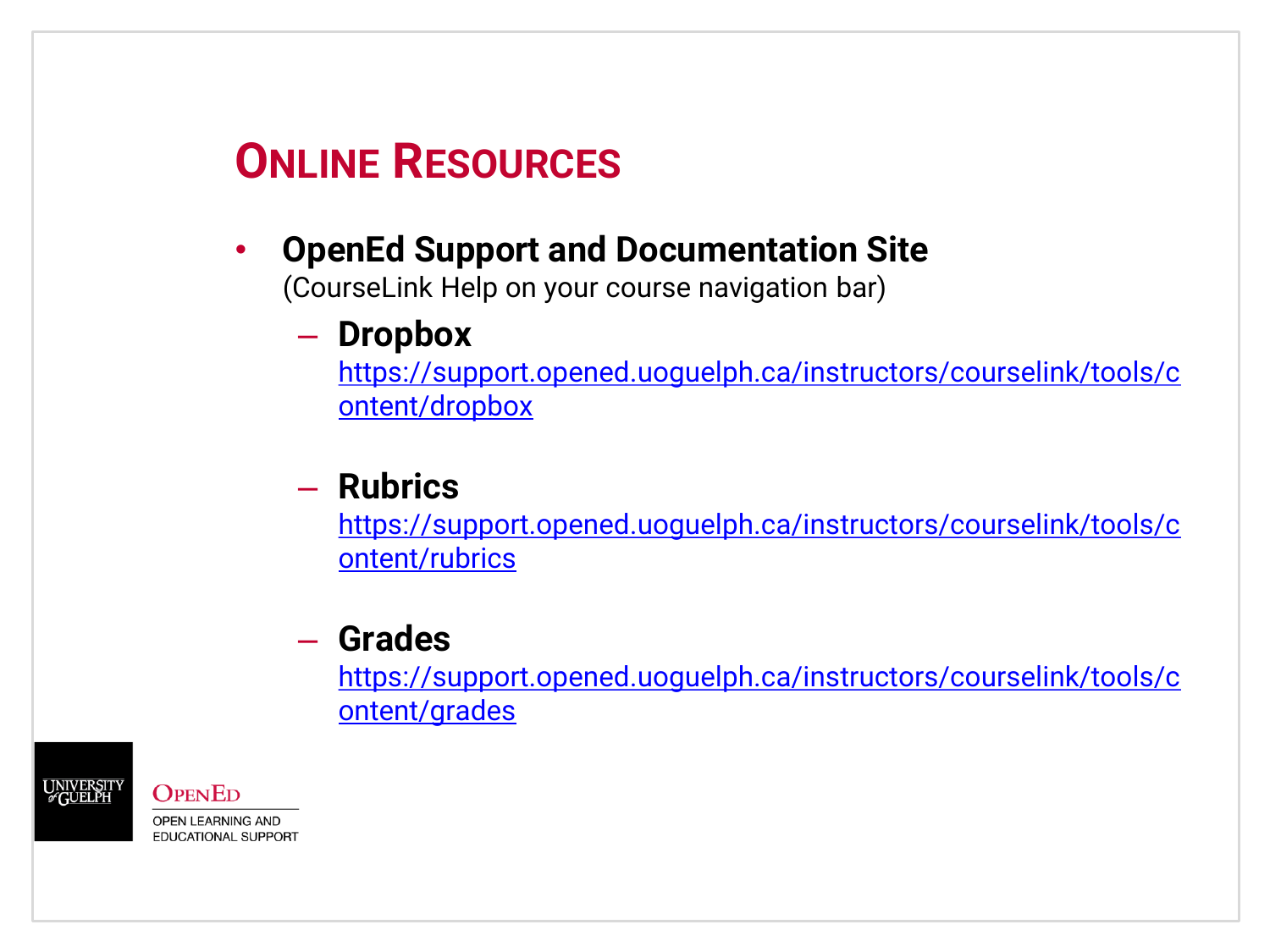# **ONLINE RESOURCES**

### • **OpenEd's Remote Teaching and Learning Site**

[\(https://opened.uoguelph.ca/instructor-resources/remote-teaching---learning\)](https://opened.uoguelph.ca/instructor-resources/remote-teaching---learning)

#### – **Dropbox for More than Documents**

[https://opened.uoguelph.ca/instructor-resources/rethink-your-assessments](https://opened.uoguelph.ca/instructor-resources/rethink-your-assessments-for-remote-environments-with-ed-tech#Dropbox)for-remote-environments-with-ed-tech#Dropbox

#### – **Rubrics & Equitable Assessments**

[https://opened.uoguelph.ca/instructor-resources/rethink-your-assessments](https://opened.uoguelph.ca/instructor-resources/rethink-your-assessments-for-remote-environments-with-ed-tech#Rubrics)for-remote-environments-with-ed-tech#Rubrics

#### – **Move Your Rubrics Online with CourseLink's Rubrics Tool**

[https://opened.uoguelph.ca/instructor-resources/instructional-technology](https://opened.uoguelph.ca/instructor-resources/instructional-technology-webinar-series#Rubrics)webinar-series#Rubrics



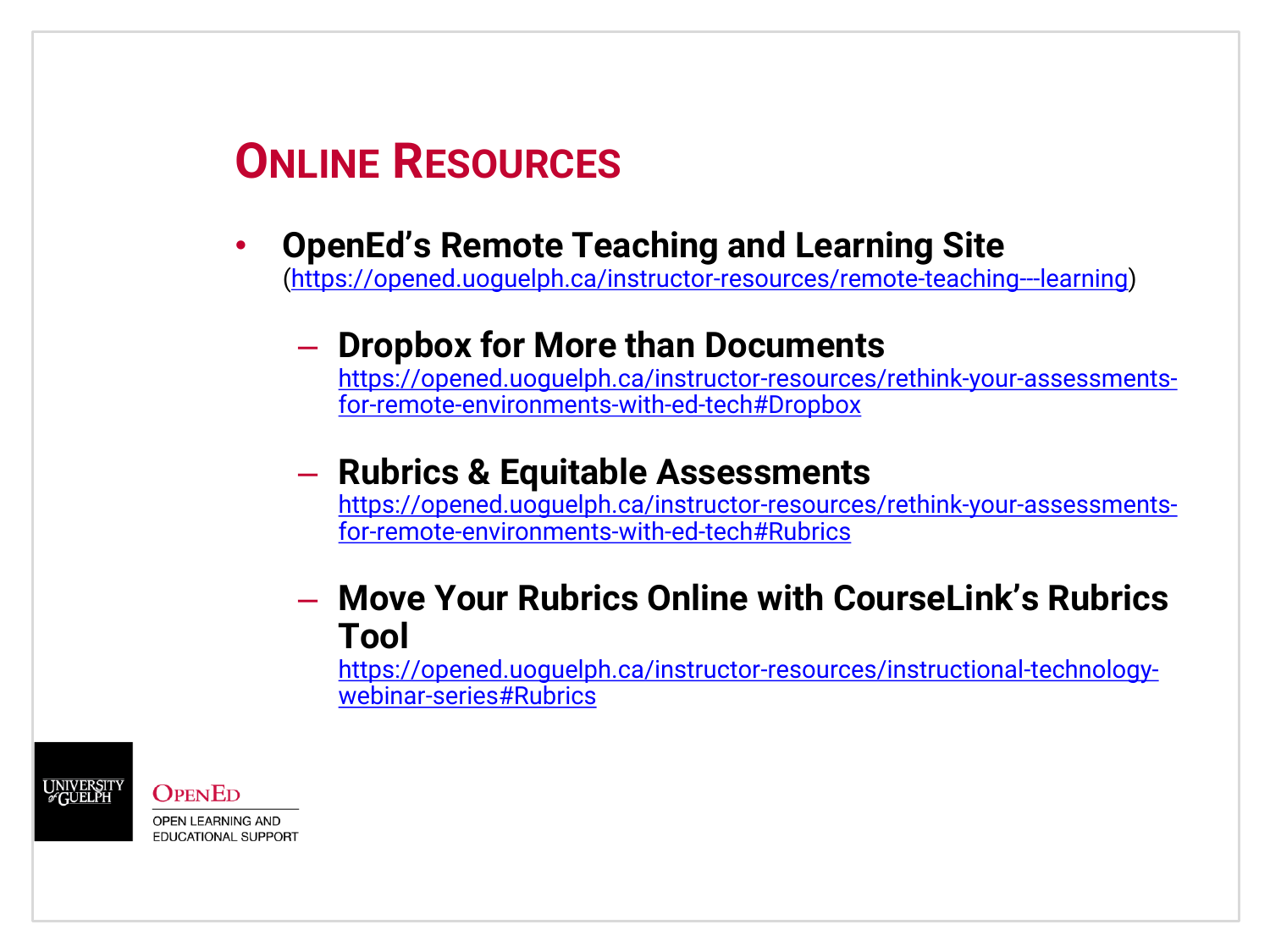# **COURSELINK SUPPORT**

- **Phone** (urgent or just-in-time support)
	- Ext. 56939
	- 1-866-275-1478 (Toll-free US/Can)
- **Email** (typically answered within 24 hours or less)
	- [courselink@uoguelph.ca](mailto:courselink@uoguelph.ca)

#### • **Hours of Operation**

- Mon-Fri: 8:30 AM 8:30 PM
- Saturday/Holidays: 10:00 AM 4:00 PM
- Sunday: 12:00 PM 6:00 PM

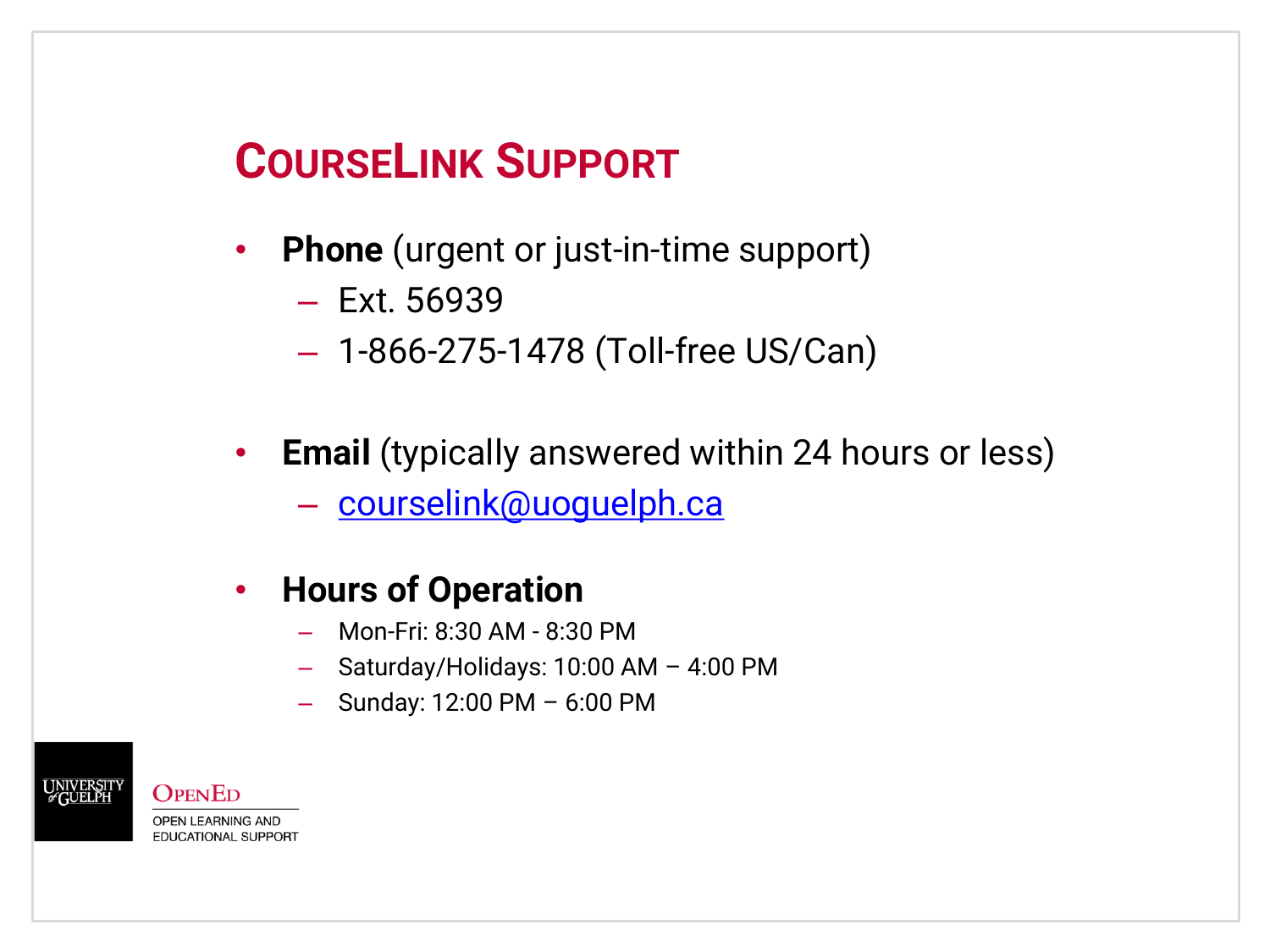# **INSTRUCTIONAL TECHNOLOGY SPECIALISTS (ITS)**

**The ITS team provides pedagogical support for educational technologies.**

- **Email**
	- [insttech@uoguelph.ca](mailto:insttech@uoguelph.ca)
- **Book a consultation**
	- [https://uoguelph.eu.qualtrics.com/jfe/form/SV\\_03zM](https://uoguelph.eu.qualtrics.com/jfe/form/SV_03zMVhZjuVsXL5H) VhZjuVsXL5H



**OPENED OPEN LEARNING AND** 

**EDUCATIONAL SUPPORT**